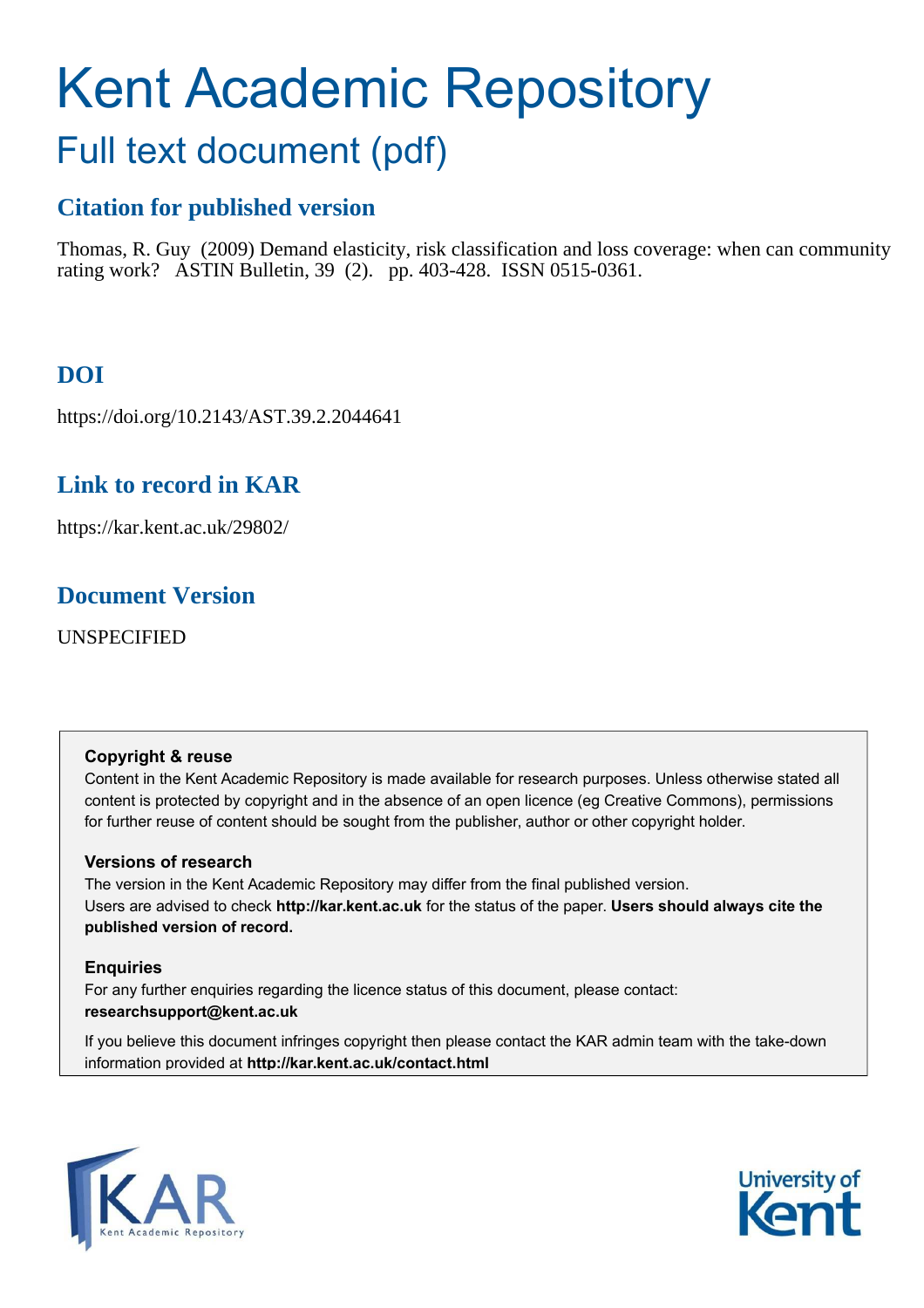#### DEMAND ELASTICITY, RISK CLASSIFICATION AND LOSS COVERAGE: WHEN CAN COMMUNITY RATING WORK?

#### BY

#### R. GUY THOMAS

#### **ABSTRACT**

This paper investigates the effects of high or low fair-premium demand elasticity in an insurance market where risk classification is restricted. The effects are represented by the equilibrium premium, and the risk-weighted insurance demand or "loss coverage". High fair-premium demand elasticity leads to a collapse in loss coverage, with an equilibrium premium close to the risk of the higher-risk population. Low fair-premium demand elasticity leads to an equilibrium premium close to the risk of the lower-risk population, and high loss coverage – possibly higher than under more complete risk classification. The demand elasticity parameters which are required to generate a collapse in coverage in the model in this paper appear higher than the values for demand elasticity which have been estimated in several empirical studies of various insurance markets. This offers a possible explanation of why some insurance markets appear to operate reasonably well under community rating, without the collapse in coverage which insurance folklore suggests.

#### **KEYWORDS**

Adverse selection, loss coverage, risk classification, demand elasticity, community rating.

#### 1. INTRODUCTION

Conventional wisdom or "insurance folklore" suggests that the absence of risk classification in an insurance market is likely to lead to an adverse selection spiral, which may progress until the market largely disappears. A succinct articulation of this concept is provided by the policy document *Insurance & Superannuation Risk Classification Policy* published by the Institute of Actuaries of Australia (IAA, 1994), which explains:

"In the absence of a system that allows for distinguishing by price between individuals with different risk profiles, insurers would provide an insurance or annuity product at a subsidy to some while overcharging others. In an open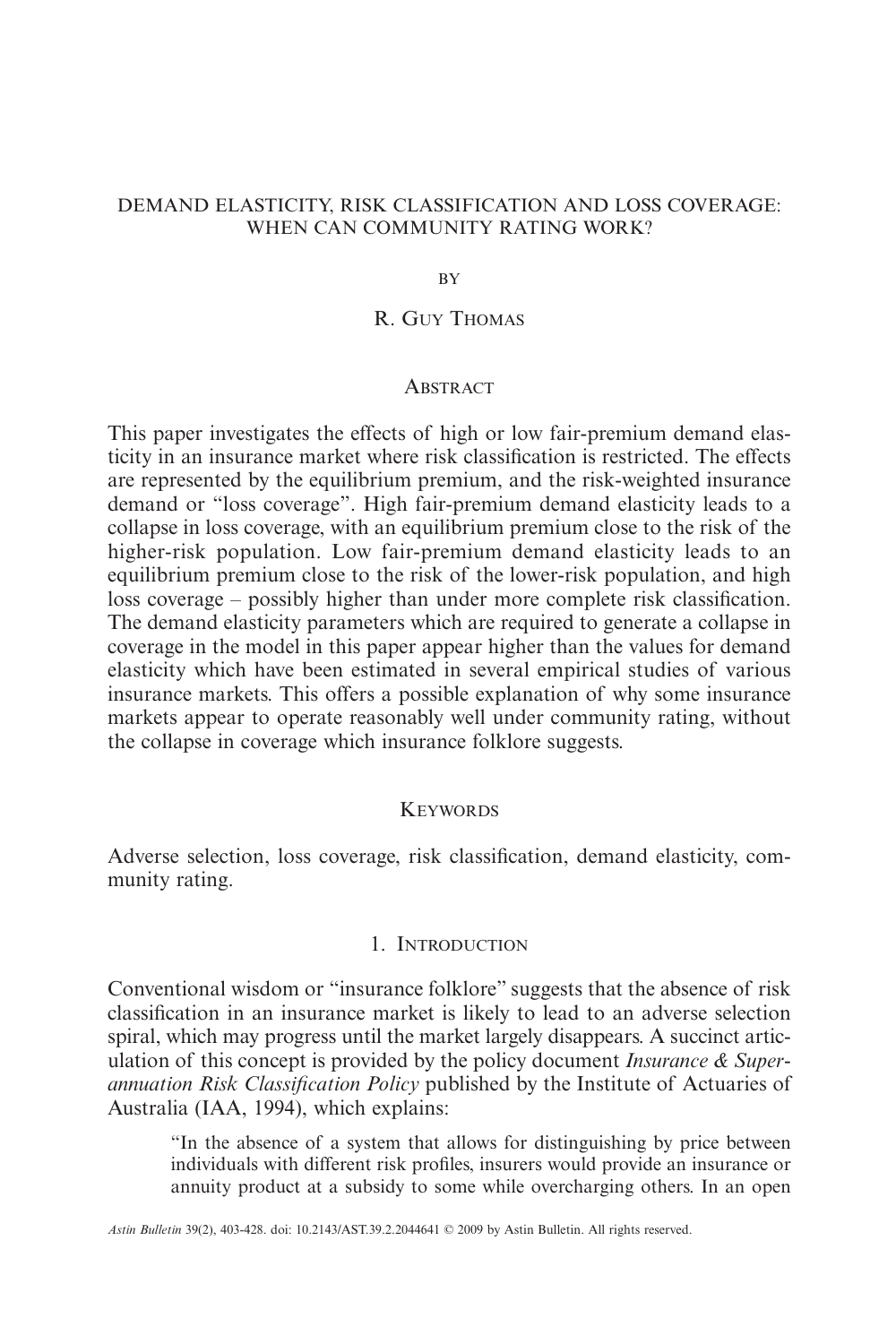market, basic economics dictates that individuals with low risk relative to price would conclude that the product is overpriced and thus reduce or possibly forgo their insurance. Those individuals with a high level of risk relative to price would view the price as attractive and therefore retain or increase their insurance. As a result the average cost of the insurance would increase, thus pushing prices up. Then, individuals with lower loss potential would continue to leave the marketplace, contributing to a further price spiral. Eventually the majority of consumers, or the majority of providers of insurance, would withdraw from the marketplace and the remaining products would become financially unsound".

However, the concept that restrictions on risk classification lead inevitably to market collapse is difficult to reconcile with the operation of many extant insurance markets. In particular, there are various markets in which regulators impose some restrictions on risk classification, or even mandate "community rating", whereby little or no classification of risk is permitted. Examples of restrictions which stop short of pure community rating include the prohibition of rating by gender, race or genetic test results in a number of insurance markets. Examples of community rating in voluntary health insurance include schemes in Ireland, Australia, Switzerland and South Africa, and US states including New York, New Jersey, and Vermont<sup>1</sup>. These schemes generally include some provision for risk equalization payments between insurers, or stop-loss state reinsurance (but not always, and the relevant provisions are not always actually used). However the prevalence and persistence of various community rating schemes or partial restrictions on rating factors does not seem consistent with the notion that regulatory limitations on risk classification lead inevitably to market collapse.

This paper uses a simple model of an insurance market with two risk groups, one lower-risk and one higher-risk. Insurance market outcomes in the absence of risk classification are characterized by the pooled premium charged to all policyholders, and the risk-weighted insurance demand or "loss coverage". It is shown that insurance market outcome in the absence of risk classification depends on a parameter for the elasticity of demand for insurance at an actuarially fair premium, that is the "fair-premium demand elasticity". High fair-premium demand elasticity leads to an equilibrium premium close to the risk of the higher-risk population, and a low loss coverage. But for sufficiently low fair-premium demand elasticity, this market collapse does not occur; instead, the market stabilizes with a relatively low premium, and relatively high loss coverage – possibly higher than under more complete risk classification. The ranges for the demand elasticity parameter characterized as "high" and "low" are separated by a threshold range for the parameter which leads to an unstable market outcome – either multiple equilibria (that

 $<sup>1</sup>$  A number of other US states apply varying degrees of restrictions on risk classification in health</sup> insurance, such as maximum premium relativities, or allowing some rating factors but not others. Gale (2007) gives further details.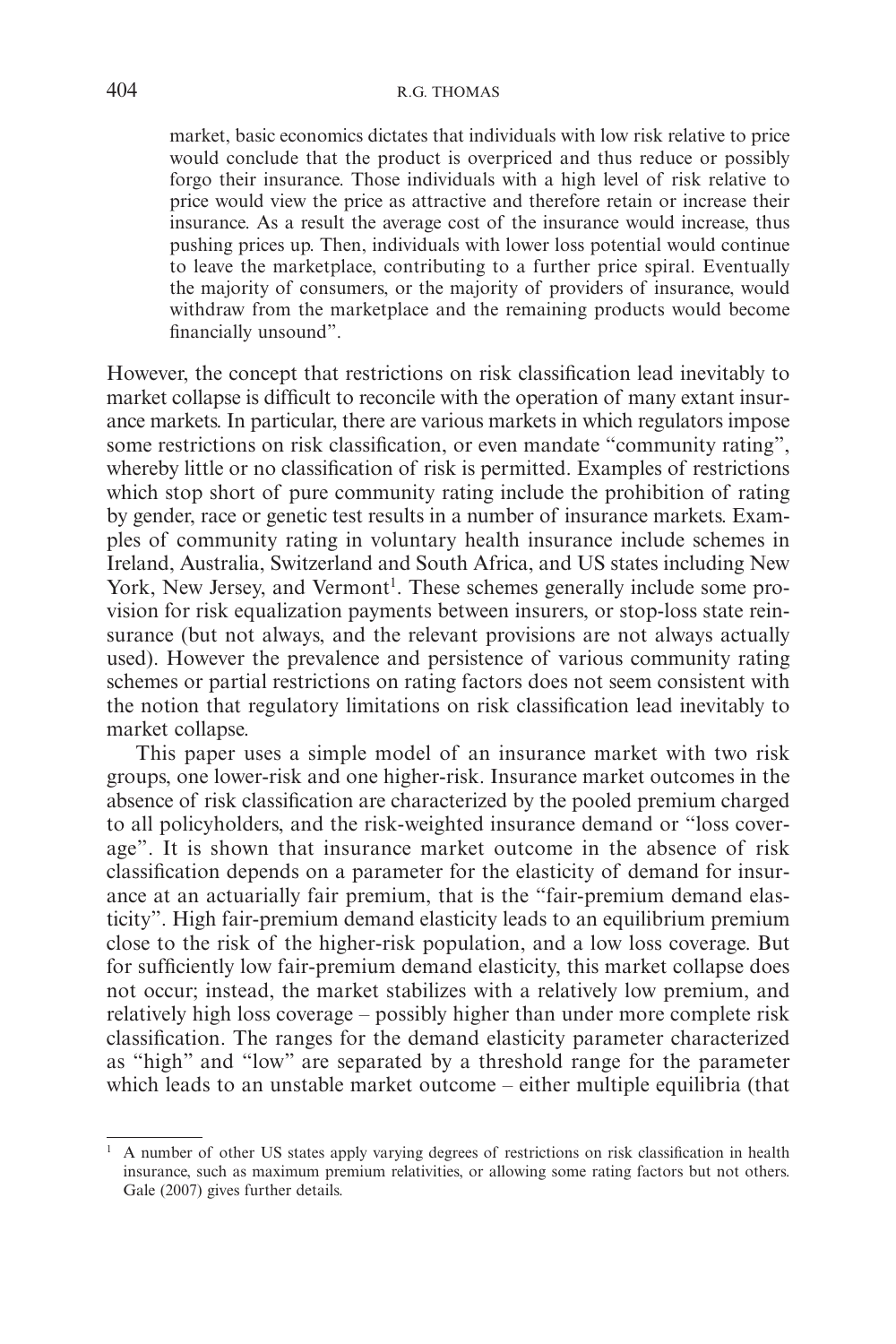is, more than one pooled premium is capable of equilibrating insurers' revenue and claims), or near-equilibria for an extended range of premium values. Generally, the threshold range of values for the demand elasticity parameter above which a collapse in coverage occurs in the model in this paper appears higher than the values for demand elasticity which have been estimated in empirical studies of various insurance markets. The high demand elasticity conditions which correspond to the threshold for a large fall in coverage in the model in this paper may explain why some insurance markets appear to operate reasonably well under community rating, without the collapse in coverage which insurance folklore suggests.

A number of previous authors have suggested that insurance folklore accounts of adverse selection spirals might sometimes be overblown. Siegelman (2004) surveys the use of rhetoric about adverse selection in legal judgments and public policy advocacy, drawing a contrast with the limited and sometimes contradictory evidence from empirical studies. Buchmueller & DiNardio (2002) note that "Whilst the notion that community rating leads to adverse selection death spirals appears to have passed into the "conventional wisdom", at least amongst industry analysts and policy experts, this is not a result which arises naturally from the simplest economic models of insurance". These authors found no evidence for an adverse selection spiral after the State of New York introduced pure community rating for health insurance in 1993. From a practical perspective, some actuaries may feel that their experience of community rating is more negative. One careful study did report evidence of an adverse selection spiral in health insurance (Cutler & Reber, 1998)<sup>2</sup>; but their example was essentially a case of selection *against one insurer amongst many* in a scenario where different health insurance plans offered differing benefit structures and premiums. However, this is not the same as the selection *against the whole market* which it is often said will lead to collapse of the market under mandatory community rating. Intuitively, in the scenario of multiple health plans, the various choices are reasonably close substitutes, and so demand elasticity for any one plan may be high; but in the scenario of mandatory community rating, remaining uninsured is often not a close substitute for being insured, and so demand elasticity for insurance from all providers could be lower. The model in this paper allows the effects of different demand elasticities to be explored in greater depth.

There are a number of approaches to modeling adverse selection in recent actuarial literature. One approach uses Markov models with an assumed high degree of adverse selection, in the sense that a small proportion of the population

<sup>2</sup> Cutler & Reber (1998) report that Harvard University offered employees a choice between different health insurance plans with different benefits, originally with an employer contribution as a fixed percentage of the premiums. The employer contribution was then changed to the same flat contribution irrespective of which plan the employee chose. This led to a rapid migration of younger, healthier employees from the more expensive plan with better benefits to the cheaper plan with lower benefits. The more expensive plan suffered reducing enrolments and progressively increasing per capita costs, leading to its withdrawal three years after the change in employer contributions.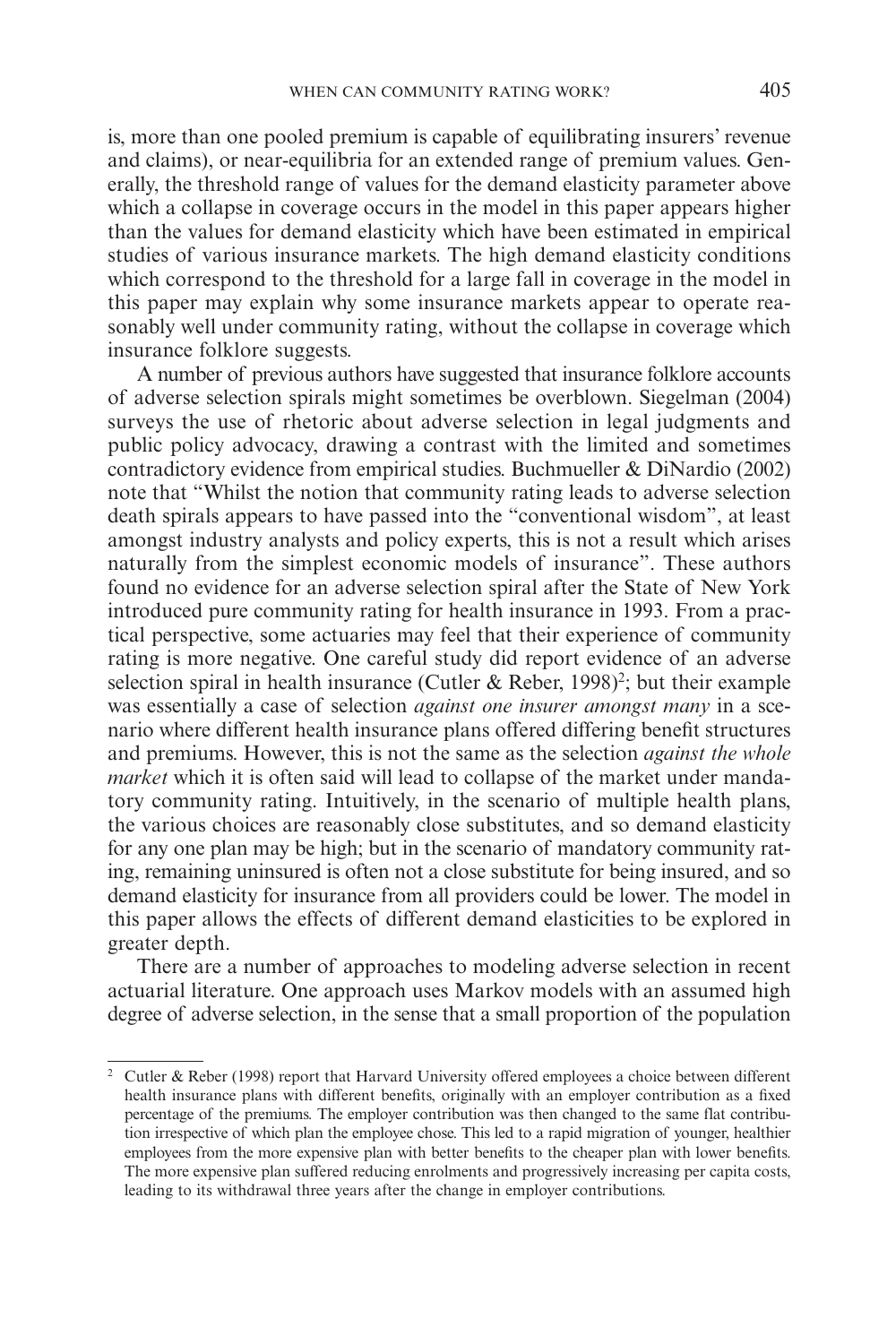acquires private information (*eg* a genetic test result) indicating much higher risk, and this leads to much higher transition intensity into the insured state, or a tendency to buy much larger amounts of insurance; the effect of this adverse selection is measured by the increase in the pooled insurance price, compared with the price if the private information did not exist. In this approach, it is sufficient to use exogenous and very high assumptions for the transition intensities, because the rarity of the private information considered means that even extreme assumptions lead to negligible increases in the pooled premium (Macdonald, 1997, 1999, 2003). However if the private information considered is more common and indicative of only moderately higher risk, extreme assumptions may be neither plausible nor sufficient. In these circumstances a second approach is to postulate utility functions for insureds, and that adverse selection arises only if lower risks achieve lower expected utility by insuring at the pooled price than by not insuring (Macdonald  $\&$ Tapadar, 2007). A third approach is to model insurance demand from lower and higher-risk groups as a function of the pooled price, with a demand elasticity parameter, and investigate insurance market outcome under different demand elasticities (De Jong & Ferris, 2006). The present paper follows this third approach.

Some previous economics literature has drawn attention to the possibility of multiple equilibria in markets with adverse selection, in particular Wilson (1979, 1980). However these papers focus on the markets for goods of varying quality – where the quality is known to sellers, but unobservable by buyers – rather than on insurance markets. Rose (1993) showed that although multiple equilibria in markets for goods of varying quality are theoretically possible, they are extremely unlikely, provided that the quality distribution of the goods follows any of a range of plausible probability distributions. The present paper provides some insight into why multiple equilibria may also be unlikely, although not impossible, in models of insurance markets.

The rest of this paper is structured as follows. Section 2 outlines the insurance market model, and characterizes the possible equilibria according to whether loss coverage is higher or lower than under full risk classification. Section 3 investigates conditions for multiple equilibria in the model, considering the relative sizes of the higher and lower-risk populations, their relative risks, and demand elasticity. Conclusions are given in Section 4.

#### 2. THE MODEL

We assume that potential insureds can in principle be divided into two groups, which we refer to as populations. Members of population 1 are lower-risk, and members of population 2 are higher-risk. We assume that regulation requires all insurers to use community rating, that is a single common insurance price must apply irrespective of whether an individual risk belongs to the higher or lower-risk population; competition in risk classification of a "cream-skimming"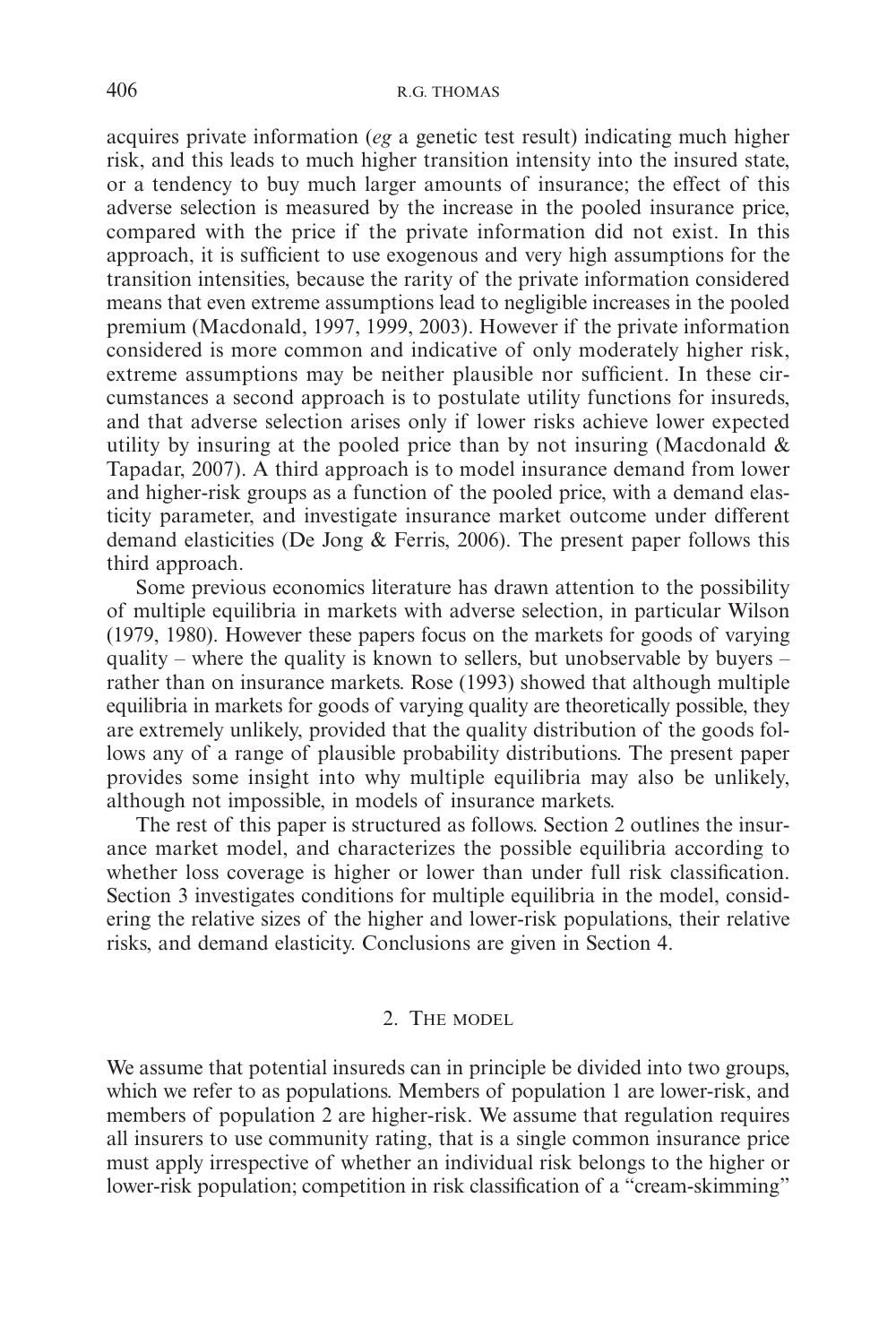nature is not possible. We also assume that the probability of a loss is independent of insurance purchase, that is moral hazard is ignored. Equilibrium in the insurance market occurs when total premiums equal total claims, that is insurers make zero profits in equilibrium.

The demand for insurance from population *i* at a premium of  $\pi$  is specified along the lines suggested by de Jong & Ferris (2006):

$$
d_i(\pi) = P_i e^{1 - (\pi/\mu_i)^{\lambda_i}} \quad i = 1, 2 \tag{1}
$$

where

- $-P_i$  is the number of members of the population of risk class *i* who buy insurance at an actuarially fair premium, that is when  $\pi = \mu_i$
- $-\mu_i$  is the risk (expectation of claim) for population *i*
- $\lambda_i$  is an elasticity parameter for insurance demand of population *i*.

The specification of  $P_i$  as the *number* of members of population *i* who buy insurance at an actuarially fair premium assumes that all insurance is for unit sum assured, that is every agent either buys one unit of insurance or none. This simplification is convenient for exposition, but it is not necessary:  $P_i$  could alternatively be regarded as the fair-premium money demand for insurance from population *i* (as in de Jong & Ferris, 2006).

The formula can be interpreted as follows: when  $\pi$  is very small relative to  $\mu_i$  demand from population *i* will be high. As the "premium loading"  $\pi/\mu_i$ increases, demand from population *i* declines along an inverse exponential curve towards zero; this reflects the fact that if the premium loading  $\pi/\mu_i$  is high enough, almost no-one would buy insurance. This specification allows a range of plausible demand curves to be specified for the relevant range of  $\mu_1 < \pi \le \mu_2$ . This is illustrated in Figure 1.



FIGURE 1: Insurance demand function for specimen values of fair-premium elasticity  $\lambda$ .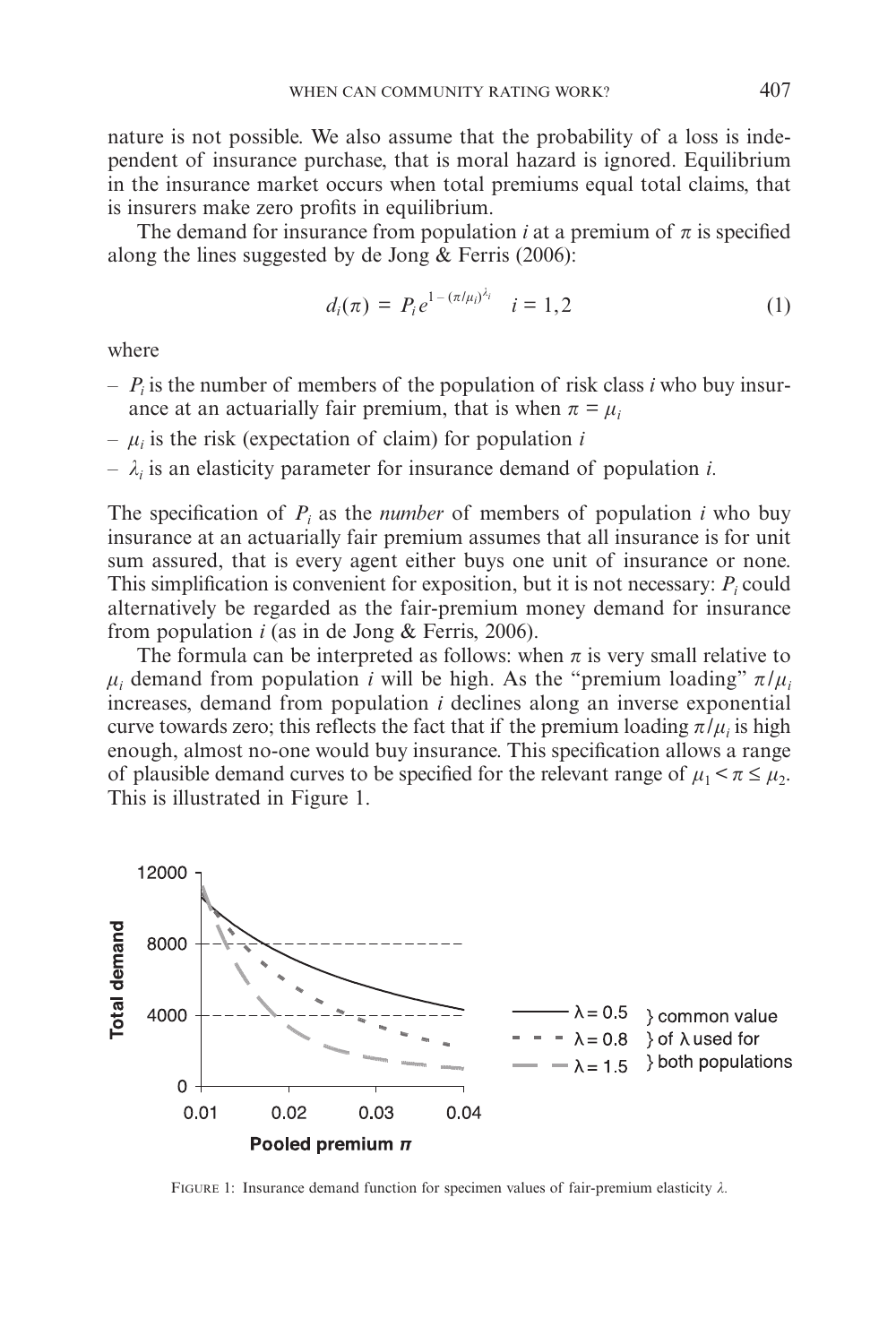The parameter  $\lambda_i$  specifies the responsiveness of demand from population *i* to changes in the premium  $\pi$ . The price elasticity of demand  $d_i$  with respect to  $\pi$ is defined as

$$
\left|\frac{\pi}{d_i}\cdot\frac{\partial d_i(\pi)}{\partial \pi}\right|
$$

where we have taken absolute values to obviate the usual negative sign of the elasticity. This is equivalent to

$$
\frac{\partial \ln[d_i(\pi)]}{\partial \ln \pi} = \lambda_i (\pi/\mu_i)^{\lambda_i}
$$
 (2)

#### **Fair-premium demand elasticity**

Note that the parameter  $\lambda_i$  represents the price elasticity of demand for insurance from population *i* when  $\pi = \mu_i$ , that is when the premium is equal to the true risk for population *i*. Hence we refer to  $\lambda_i$  as the "fair-premium demand" elasticity". The actual elasticity of demand from population *i* at any other premium  $\pi$  is given by Equation (2) above. It can be seen that demand is more elastic at higher premiums, and less elastic at lower premiums; this accords with the usual economic intuition.

#### **Specifying an equilibrium**

The total premium income from the two populations when a single rate of pooled premium  $\pi$  is charged will be

$$
\pi(d_1(\pi) + d_2(\pi))\tag{3}
$$

The total claims cost (total insured losses) from these policies will be

$$
d_1(\pi)\mu_1 + d_2(\pi)\mu_2 \tag{4}
$$

and the insurers' expected profit (loss, if negative) when charging this pooled premium is total income less total claims, that is  $(3) - (4)$ .

An equilibrium pooled premium  $\pi^*$  is a value of  $\pi$  for which the expected profit is zero.

The existence of a premium for which expected profit is zero can be demonstrated as follows. Clearly setting  $\pi = \mu_1$  will lead to negative expected profits, because at least some higher risks will buy insurance at this cheap price. Setting  $\pi = \mu_2$  leads to either zero expected profits, or (provided at least some lower risks participate at this high price) strictly positive expected profits. The expected profit in our model is a continuous function of  $\pi$ . Thus there is at least one solution  $\pi = \pi^*$  in the interval ( $\mu_1$ ,  $\mu_2$ ) such that expected profit is zero.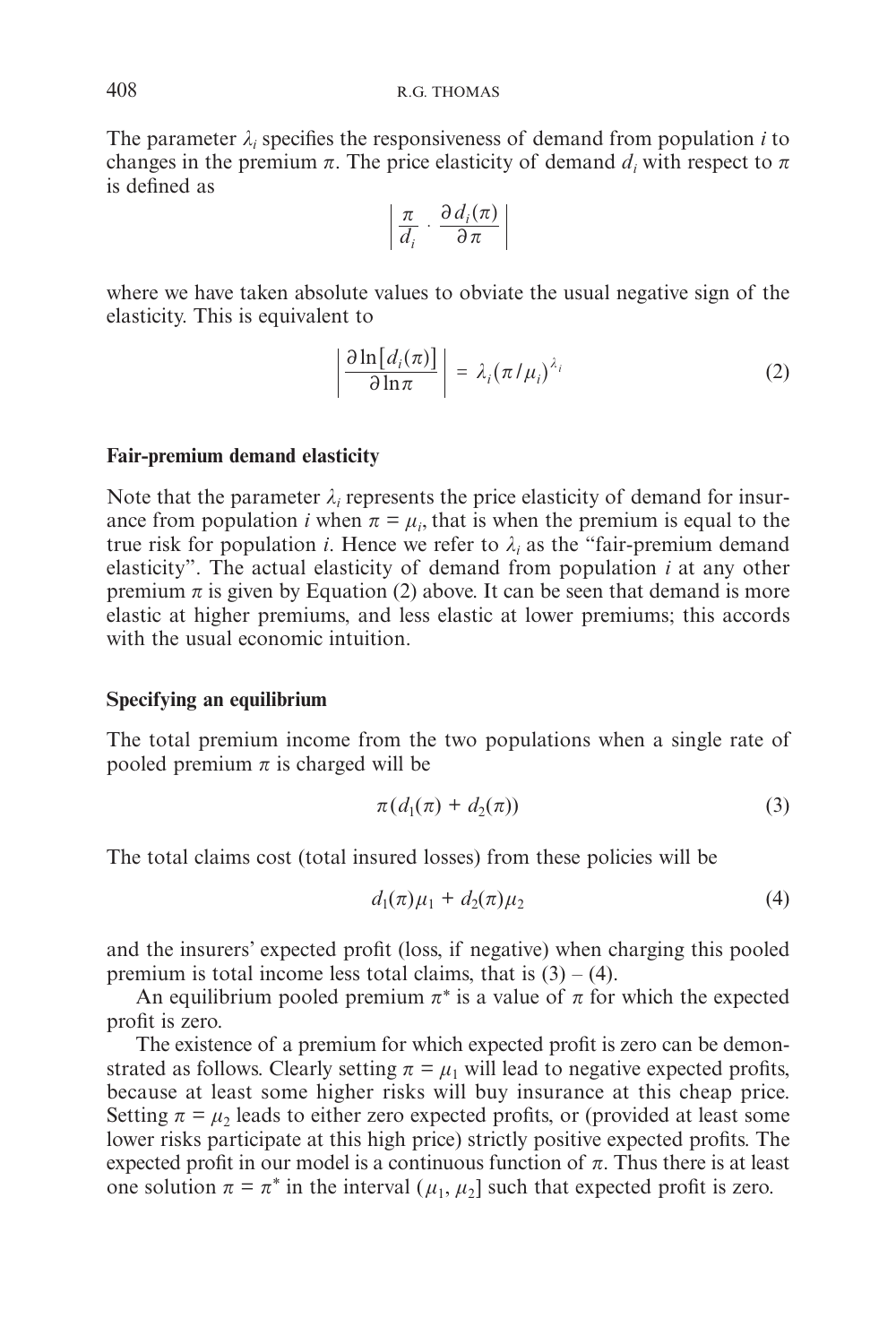The above exposition is subject to the implicit constraint that the increased demand from higher risks at the pooled premium,  $d_2(\pi)$ , cannot exceed the total number of higher risks in the population. This constraint is non-binding provided the fair-premium demand  $P_2$  is a sufficiently small fraction, say  $\tau_2$ , of the total (insured and uninsured) higher-risk population. It is easy to set up the model to include explicit "fair-premium demand fractions"  $\tau_i$  < 1, representing the proportions of each population who buy insurance at an actuarially fair premium. In practice we might expect  $\tau_1 > \tau_2$ , because for lower risks insurance is cheaper relative to the prices of other goods and services. However, changing the relative values of the  $\tau_i$  is mathematically equivalent to changing the relative values of the fair-premium demands  $P_i$ , and hence for parsimony we omit the  $\tau_i$  in this paper.

#### **Example**

To illustrate the use of this model, we set  $P_1 = 9,000$ ,  $P_2 = 1,000$ ; and  $\mu_1 = 0.01$ ,  $\mu_2$  = 0.04. It seems plausible that  $\lambda_1 < \lambda_2$ , because for lower risks insurance is cheaper relative to the prices of other goods and services. We shall investigate the equilibrium for various pairs of values of the elasticity parameters  $(\lambda_1, \lambda_2)$ for the two populations.



FIGURE 2: Low elasticity:  $(\lambda_1, \lambda_2) = (0.5, 0.9)$  giving increased loss coverage under pooling.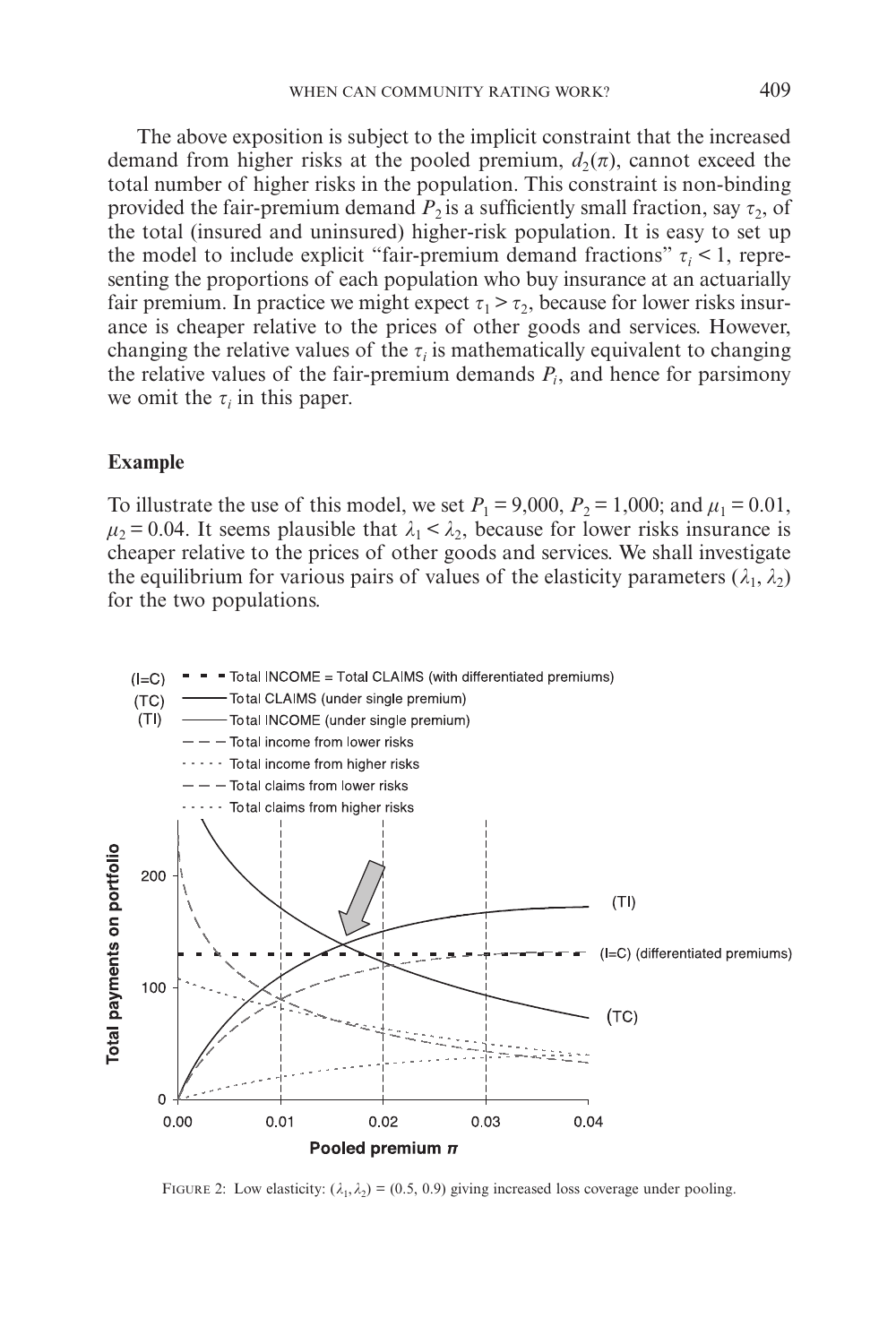Figure 2 shows the equilibrium in this model for relatively inelastic demand,  $(\lambda_1, \lambda_2) = (0.5, 0.9)$ . Figure 2 can be interpreted as follows. The horizontal dashed line, labeled  $(I = C)$ , is a reference level representing total premiums (and, by assumption, total claims) if risk-differentiated premiums are charged to the two populations. All other curves represent premiums or claims when a single rate of premium  $\pi$  is charged to both populations. On the left hand side of the graph, where the single rate of premium  $\pi$  is low, demand for insurance at this price is high, and so total claims paid are high. Because of the low premium, total premiums collected are low; the market is far from equilibrium, and insurers make large losses. Insurers will therefore increase the single premium, and some customers will leave the market. As customers leave the market, total claims decrease monotonically (the downward sloping curve); but total premiums collected increase, because the increase in premium rate outweighs the number of customers leaving the market. So the curve of total premium income slopes upwards, at least initially. The intersection (shown by the arrow) of the darker curves for total premiums and total claims represents a pooling equilibrium.

#### **More examples**

Figure 3 shows the result for more elastic demand  $(\lambda_1, \lambda_2) = (0.8, 1.2)$ , with all other parameters as in Figure 2. Note that in this case the equilibrium is at a lower level of total income and total claims than in the risk-differentiated population. A public policymaker might regard this as a worse outcome than the result under full risk classification.

Figure 4 illustrates the result for very elastic demand,  $(\lambda_1, \lambda_2) = (1.5, 2.0)$ , with all other parameters as in Figure 2. The total premiums and total claims curves intersect very close to the terminal value for  $\pi$ , with virtually all the lower risks out of the market. A public policymaker would probably regard this as a bad outcome from restricted risk classification.

#### **Loss coverage**

The pooling equilibrium in Figure 2 is at a higher level of total premiums and total claims than in the risk-differentiated market; that is, a 7% higher number of losses is now compensated by insurance, despite a 14% lower number of policies sold. This happens because under the assumed demand elasticities, the shift in coverage towards higher risks and away from lower risks when risk classification is restricted more than outweighs the reduction in number of policies sold. The lower number of policies sold corresponds to lower insurance demand, that is  $\sum_i d_i(\pi)$ ; the higher number of losses compensated by insurance corresponds to higher insurance demand *weighted by risk*, that is  $\sum_i d_i(\pi) \mu_i$ . We refer to this 'risk-weighted' insurance demand as the *loss coverage:*

Loss coverage = 
$$
\sum_{i=1}^{2} d_i(\pi) \cdot \mu_i
$$
 (5)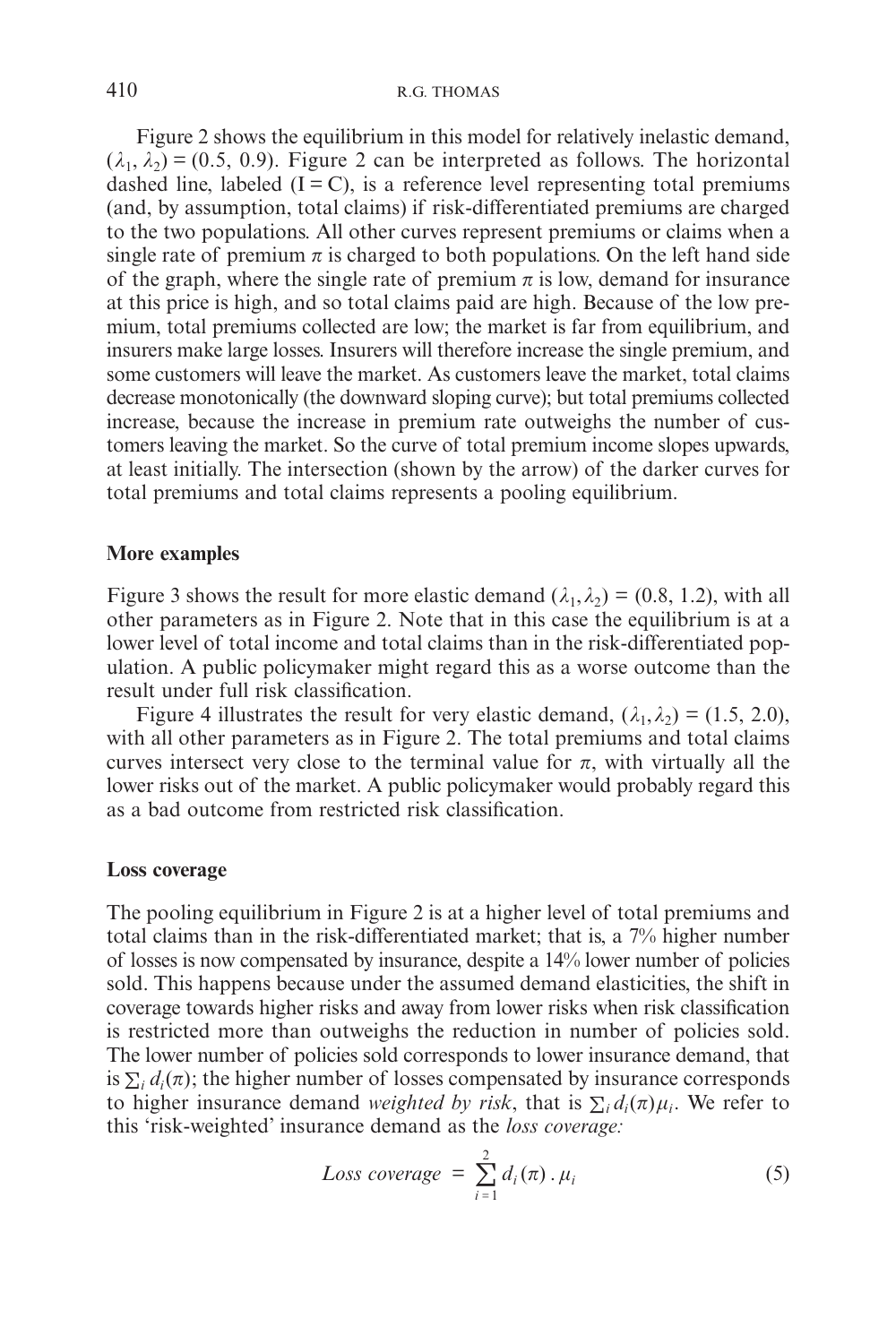

FIGURE 3: High elasticity:  $(\lambda_1, \lambda_2) = (0.8, 1.2)$  giving reduced loss coverage under pooling.



FIGURE 4: Very high elasticity:  $(\lambda_1, \lambda_2) = (1.5, 2.0)$ , greatly reduced loss coverage under pooling.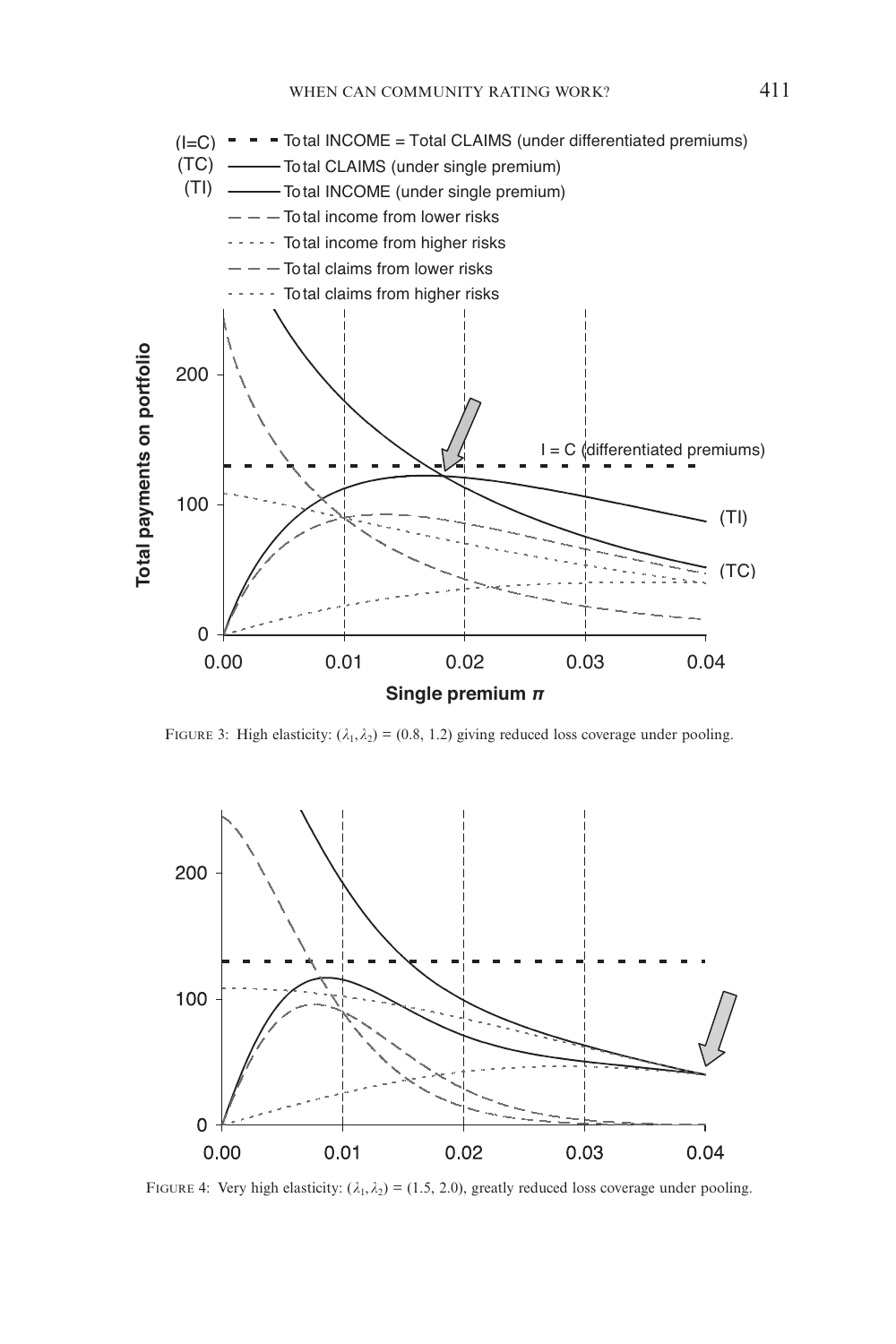From a public policy perspective, loss coverage may be a better metric than number of policies sold for comparing the effects of alternative risk classification schemes. This is because loss coverage focuses on the expected losses compensated by insurance (risk-weighted insurance demand), which seems a better indicator of the social efficacy or benefit of insurance to the whole population than number of policies sold (un-weighted insurance demand). The loss coverage metric implies that the public policymaker places higher priority on higher-risk individuals being insured: for example, insurance of one higherrisk individual is worth the same to the policymaker as insurance of two lowerrisk individuals, if the probability of loss for each higher risk is twice that of each lower risk. In other words, insurances held by higher and lower-risk individuals are regarded as equally desirable by the policymaker *ex post*, when all uncertainty about who will suffer a loss has been resolved; but insurances held by higher-risk individuals are regarded as (risk-proportionately) more desirable by the policymaker *ex ante*.

For a public policymaker who uses the loss coverage metric, adverse selection is not necessarily adverse. Sufficiently low demand elasticities are consistent with a moderate level of adverse selection, which may reduce insurance demand but *increase* loss coverage (as shown in Figure 2). However, higher demand elasticities are consistent with "too much" adverse selection, which reduces both insurance demand *and* loss coverage (as shown in Figure 3, or in a more extreme manner in Figure 4). Under the loss coverage criterion, public policy on risk classification can be seen as a question of degree: given the demand elasticities in a particular market, what restrictions on risk classification (if any) are required to induce the optimal degree of adverse selection, which maximises the loss coverage? Applications, extensions and limitations of the loss coverage concept are discussed in greater detail in Thomas (2008).

When comparing alternative risk classification schemes, it is often convenient to define loss coverage in some normalized form. For example, later in this paper we will use the ratio of expected losses covered under community rating to expected losses covered under risk-differentiated premiums, so that loss coverage is normalized to be 1 under risk-differentiated premiums. Alternatively, loss coverage could be normalized to be 1 under compulsory insurance of the whole population.

#### **Generalizing for more than two risk groups**

We can generalize the above to any distribution of risks in the population, rather than just higher and lower-risk groups, as follows. Let *g* be a risk parameter, let  $\mu_g$  be the expected loss for a risk with parameter *g*, let  $f_g$  be the density of the risks in the whole population, and let  $r_g$  be the demand from risks with risk parameter *g*. The expected demand for insurance from the whole population is

$$
E[r_g] = \int r_g f_g \, dg. \tag{6}
$$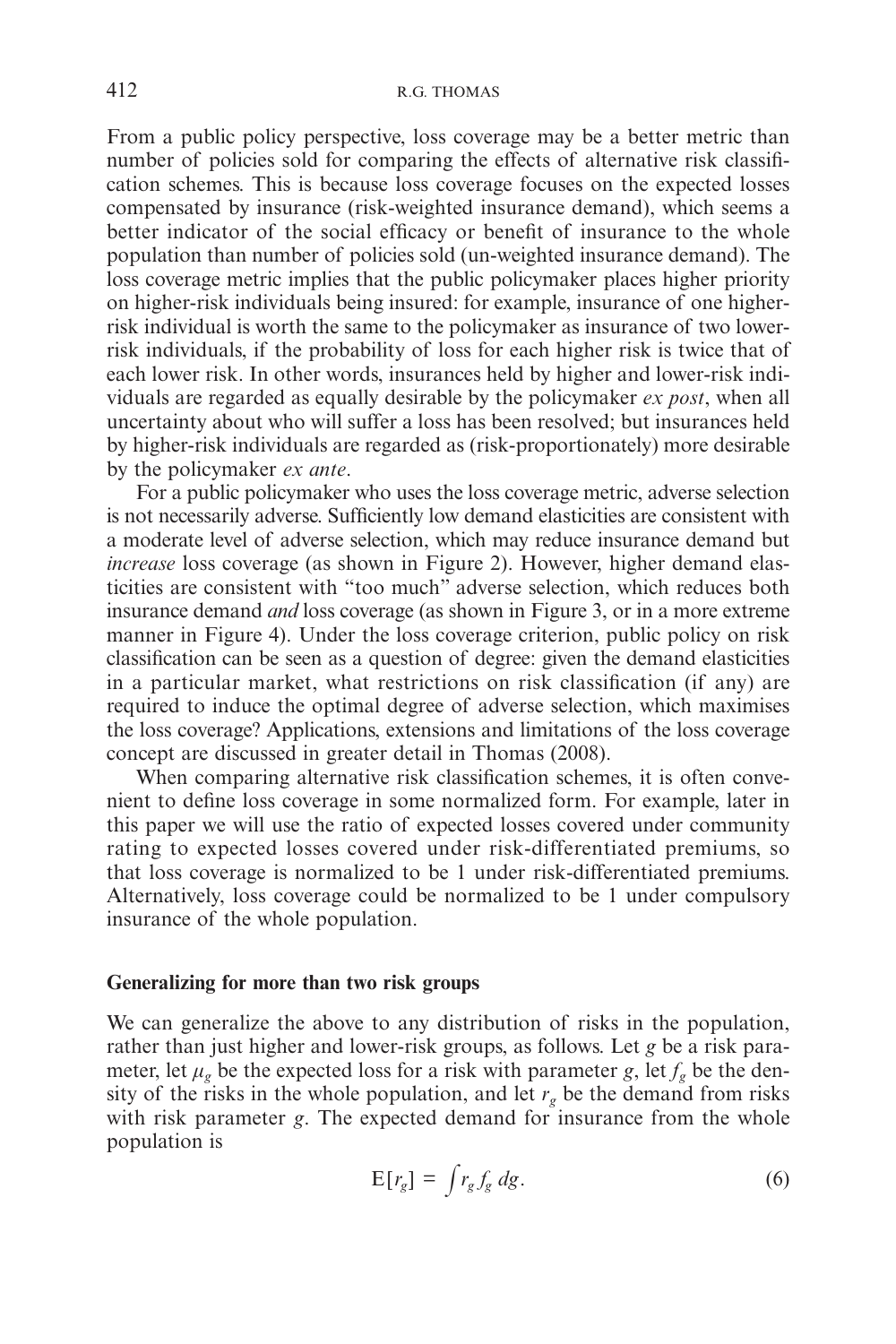The loss coverage is

$$
E[r_g\mu_g] = \int r_g\,\mu_g f_g\,dg. \tag{7}
$$

The expected claim per contract is

$$
\frac{\mathrm{E}\left[r_{g}\mu_{g}\right]}{\mathrm{E}\left[r_{g}\right]} = \frac{\int r_{g}\mu_{g}f_{g}dg}{\int r_{g}f_{g}dg}
$$
\n(8)

and for an equilibrium in the presence of adverse selection, the pooled premium needs to be equal to this.

Graphically, an equilibrium premium is determined where the expected claims per contract crosses the 45-degree line representing the premium, as shown at the arrow in Figure 5. Note that if the actual premium increases above the equilibrium level, insurers make progressively increasing profits; if the premium decreases, insurers make progressively increasing losses. The monotonic nature of the profit function implies that the equilibrium shown is stable and well-defined.



FIGURE 5: Determination of pooled premium: a well-defined single equilibrium.

#### 3. POSSIBILITY OF MULTIPLE EQUILIBRIA

To generate multiple equilibria, the expected claims per contract must cross the 45-degree single premium line more than once. Whether this is possible under suitable elasticity conditions depends on the relative sizes of the higher and lower-risk populations, and their relative risks. Figure 6 shows the multiple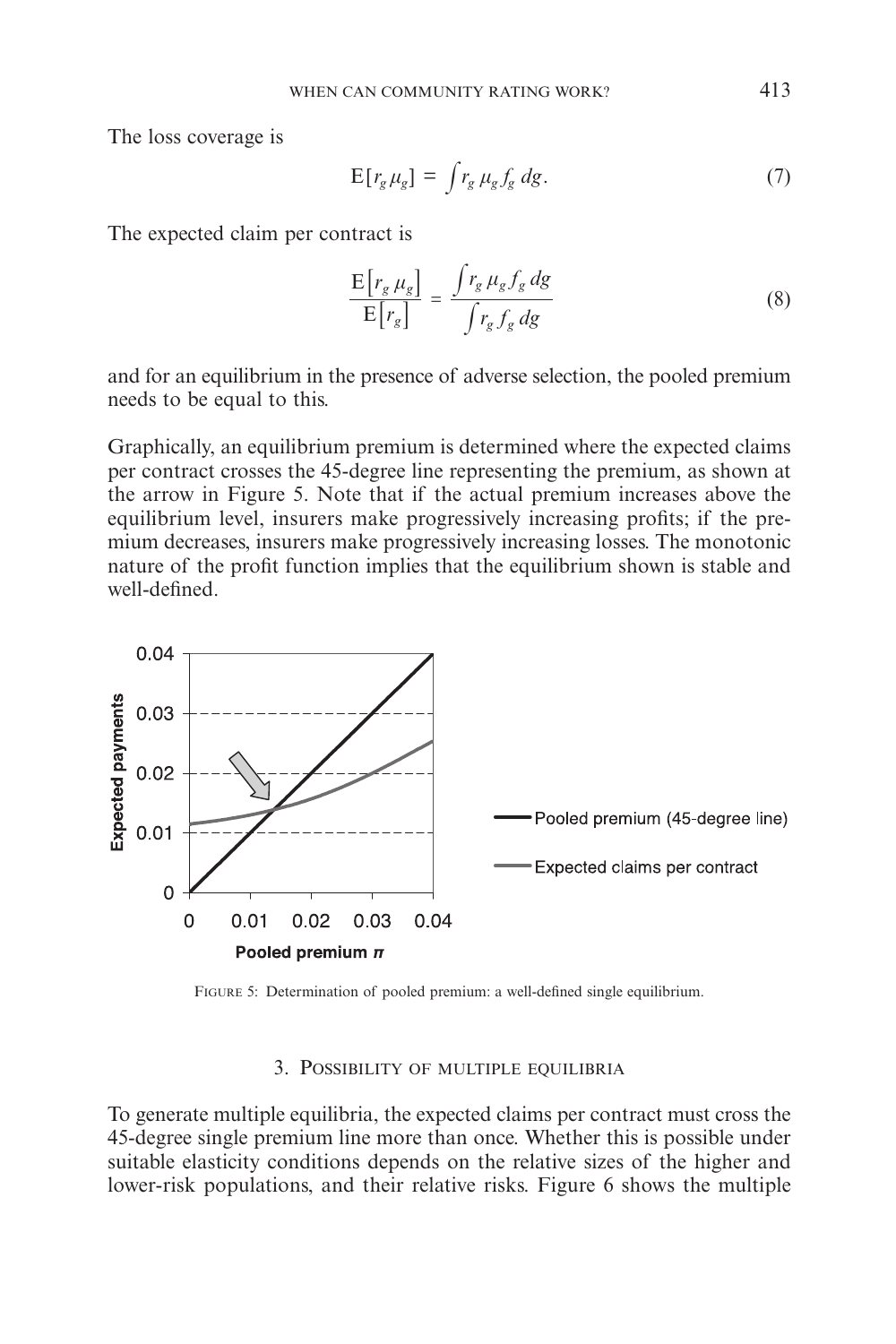

FIGURE 6: Determination of pooled premium: multiple equilibria.

equilibria resulting from the following parameters:  $P_2 = 5\%$  of total population;  $\mu_1 = 0.01$ ,  $\mu_2 = 0.04$ ;  $\lambda_1 = \lambda_2 = 1.35$ . Equilibria are shown by the arrows at  $\pi$  = 0.0166, 0.0261 and 0.0355, and the market is very close to equilibrium for  $\pi$  anywhere in the range [0.0166, 0.0355]. This near-equilibrium for a wide range of premiums suggests an unstable market, in two senses: (i) increases or reductions in the premium anywhere in between the upper and lower equilibria lead to only small losses or profits for insurers (that is, the profit signal from an incorrect premium remains weak even when the premium deviates considerably from an equilibrium); and (ii) at the middle equilibrium, increases in the premium from this level initially lead to small losses for insurers, and reductions in the premium initially lead to small profits for insurers (that is, the profit signal has the wrong sign). In both these senses, the market is unstable.

The plot of total income and total claims corresponding to Figure 6 is shown as Figure 7. The total income and total claims curves intersect in three places shown by the arrows along their downward slope. As the premium increases between the first and third intersections, profit changes very little, but loss coverage drops dramatically.

True multiple equilibria arise only from a limited critical range of elasticity parameter values, which may almost never apply in practice, and so do not correspond to any regularly observed real-world phenomena. However, any elasticity values *higher* than this critical range also lead to an undesirable equilibrium, in the sense that the premium is much higher and the loss coverage is much lower than the result under full risk classification. In this sense, the critical range of elasticity parameters associated with multiple equilibria can be thought of as a "threshold" range at or above which unsatisfactory equilibria arise. We shall see later that for some relative populations and relative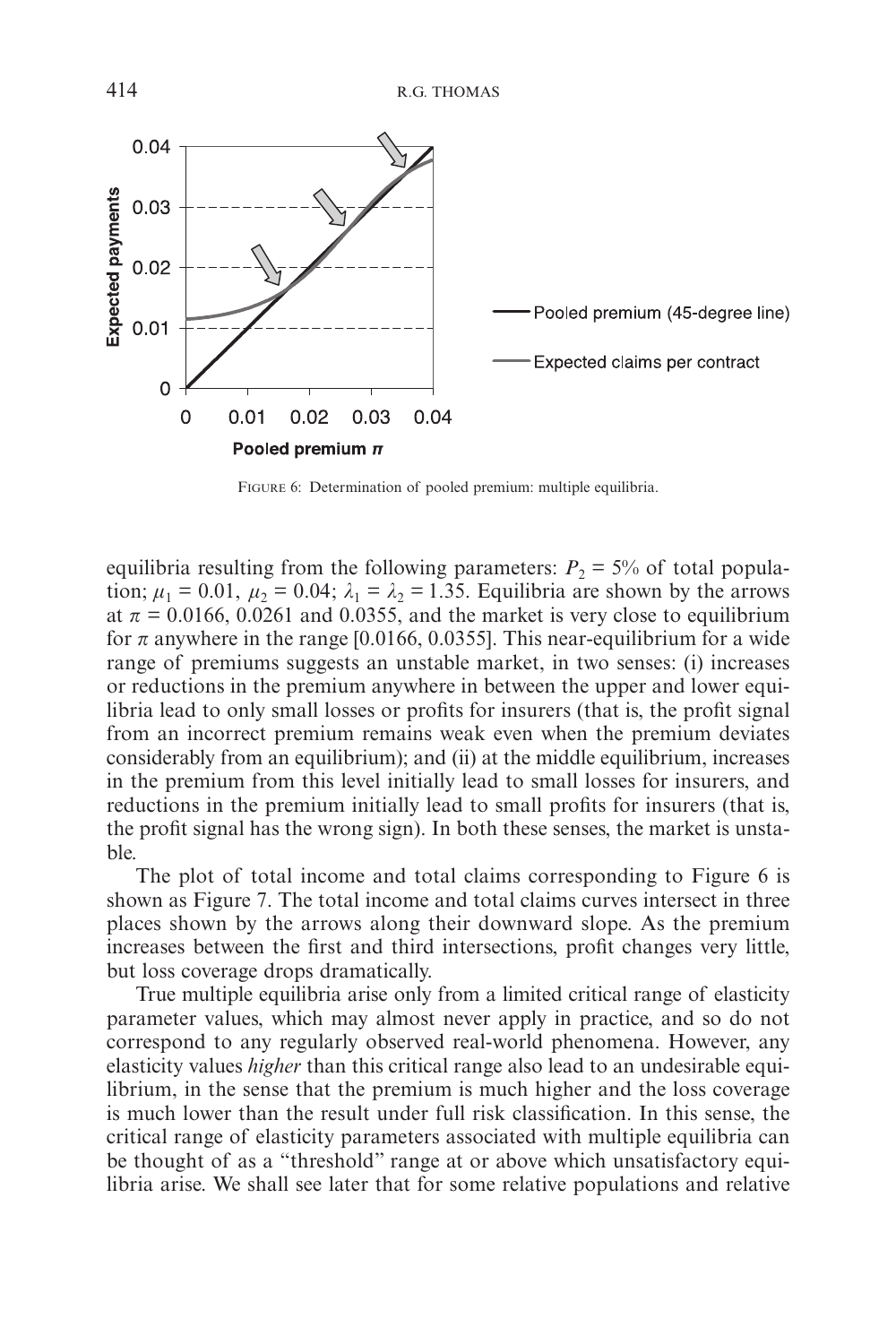

FIGURE 7: Multiple equilibria for  $\lambda_1 = \lambda_2 = 1.35$ .

risks, true multiple equilibria can *never* arise; but in such cases there may still be a critical range of elasticity values which lead to "near-equilibrium" over an extended range of values for the premium. Again, any elasticity values higher than this threshold range lead to an undesirable equilibrium, with much higher premium and much lower loss coverage than under full risk classification.

#### **Specifying the conditions for multiple equilibria**

The conditions for multiple equilibria which were represented graphically in Figure 6 can be specified as follows. First note that when the premium is zero, average cost per claim exceeds the premium. When the premium is  $\mu_2$ , average cost per claim must be less than or equal to the premium. Hence if the average cost per claim curve is to cross the premium line more than once, it must at some point cross the premium line from below. This gives us two necessary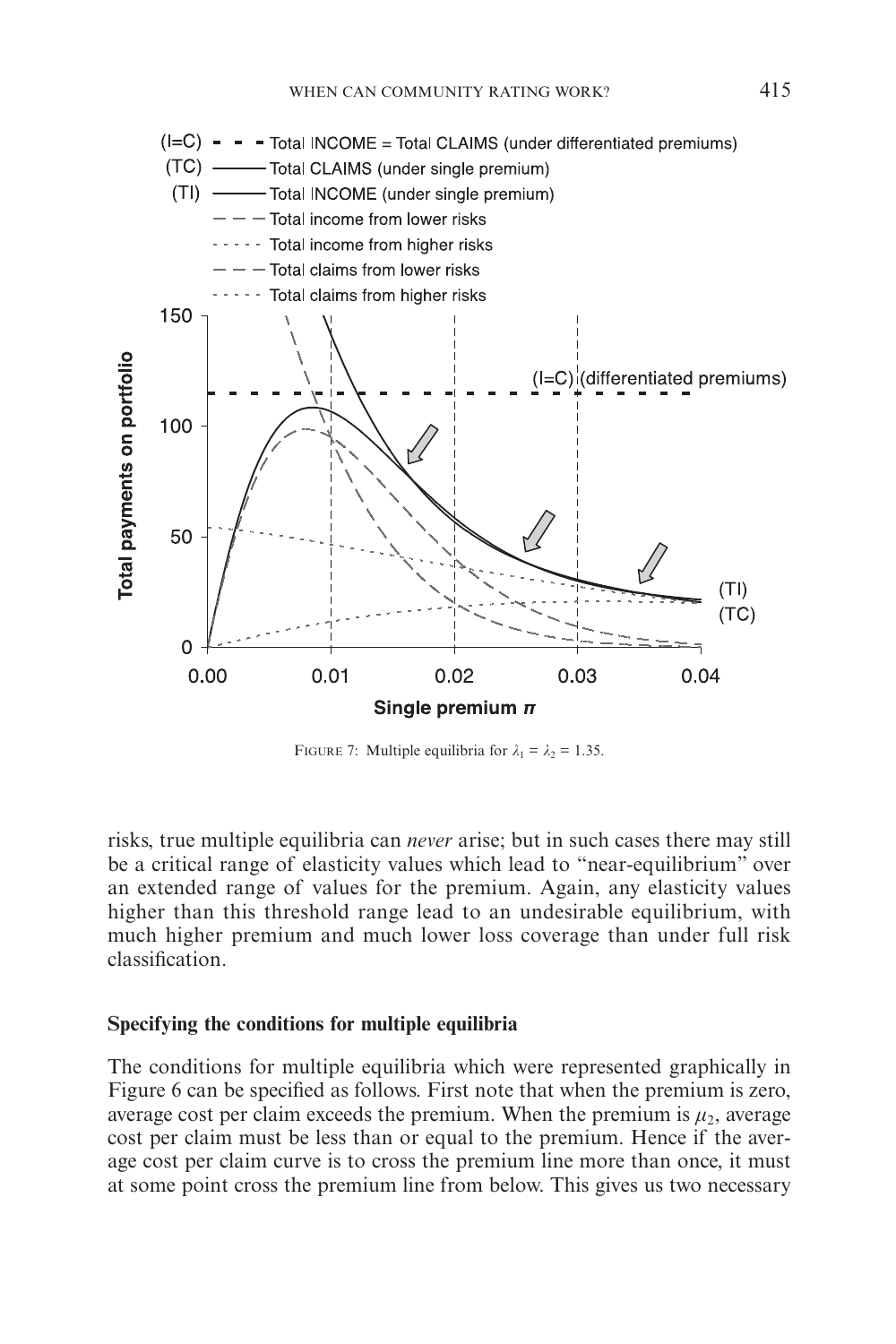and sufficient conditions which must be satisfied simultaneously to give a "middle" equilibrium, which is one of at least three possible equilibria<sup>3</sup>:

$$
\frac{\partial}{\partial \pi} \left( \frac{\mathbf{E} \left[ r_g \mu_g \right]}{\mathbf{E} \left[ r_g \right]} \right) > 1 \tag{9}
$$

and

$$
\frac{\mathrm{E}\left[r_g \mu_g\right]}{\mathrm{E}\left[r_g\right]} = \pi \tag{10}
$$

In words, we can interpret these conditions as follows. As the premium  $\pi$ increases, higher risks are attracted and lower risks drop out of the market; the average cost per claim increases, but generally at a lower rate than the (unit) increase in premium. For multiple equilibria to arise, the average cost per claim of the risks attracted by the pooled premium needs to increase faster than the unit increase in premium, over some interval of the feasible range for  $\pi$ ; and simultaneously, the average cost per claim needs to be equal to the premium  $\pi$ . Alternatively, we can think of the rate of increase of the average cost per claim as the price elasticity of the average risk attracted by the pooled premium. For multiple equilibria, this price elasticity needs to exceed 1, over some interval of the feasible range for  $\pi$ ; and simultaneously, the average cost per claim needs to be equal to the premium  $\pi$ .

We can investigate this further using the two-populations model specified earlier.  $\lambda_1$  and  $\lambda_2$  were previously both regarded as free parameters, but a flexible alternative (with obvious extensions for more than two risk groups) is to specify a "base" elasticity, say  $\lambda$ , for the larger, lower-risk population 1 and then set

$$
\lambda_2 = \left(\frac{\mu_2}{\mu_1}\right)^{\alpha} \lambda \tag{11}
$$

where  $\alpha$  is an index for the variation of the fair-premium demand elasticity as the fair premium itself changes. This specification is convenient for expository purposes because it allows us to plot equilibrium premiums and loss coverages against the single elasticity parameter  $\lambda$ . There are no absolute theoretical limits on the value of  $\alpha$ , but it can be seen that  $0 \le \alpha \le 1$  may be a reasonable range –

- if  $\alpha$  = 0, fair-premium demand elasticity is the same for both risk groups;
- if  $\alpha$  < 0, fair-premium demand elasticity is inversely related to the fair premium; this seems unlikely, because it implies a *negative* income effect from the higher-risk fair premium representing a larger part of the consumer's total budget constraint;

<sup>&</sup>lt;sup>3</sup> With the form of insurance demand used in this paper, it does not appear to be possible to generate an average cost per claim curve which crosses the premium line more than three times; but more idiosyncratic demand specifications may be capable of doing so.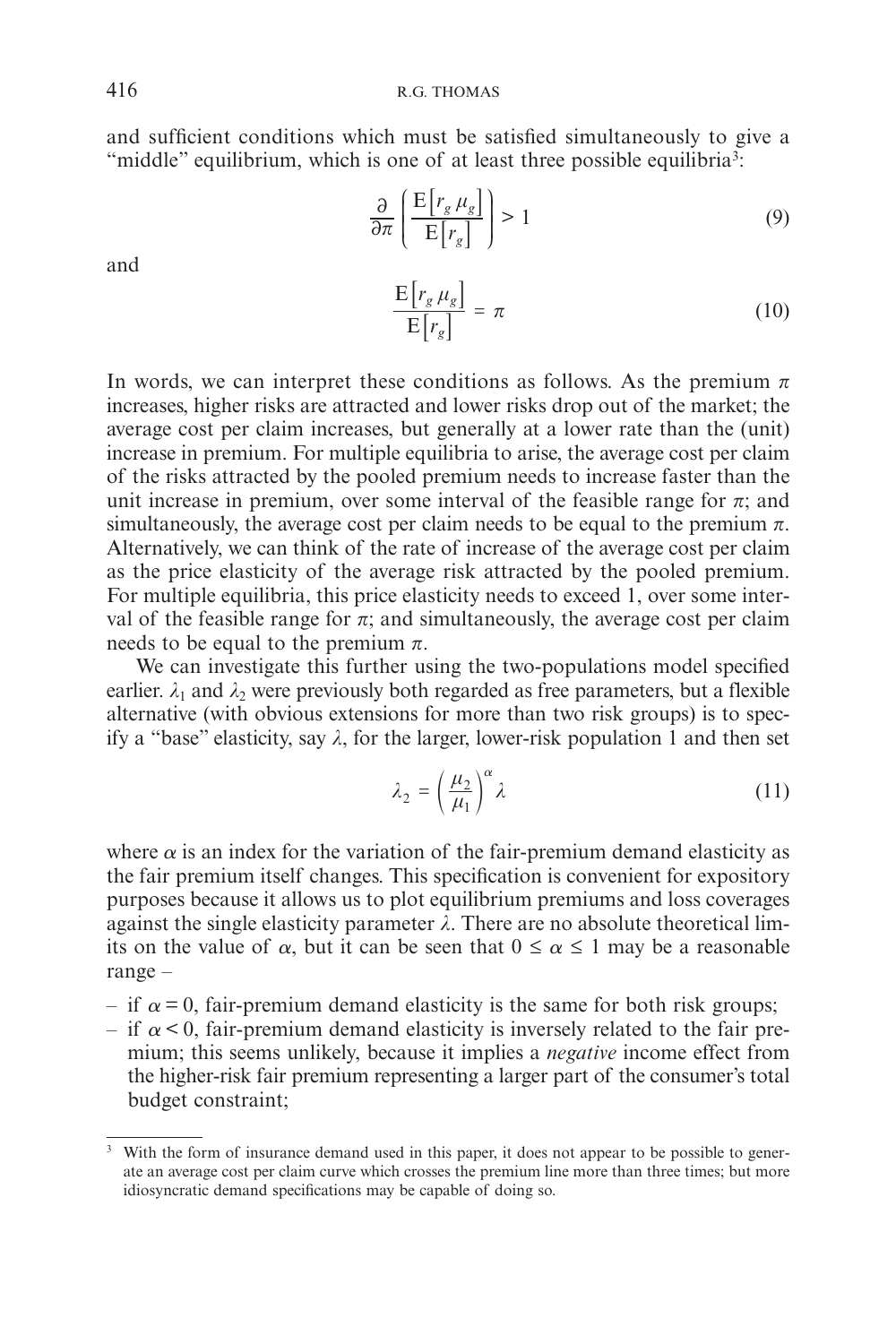– if  $\alpha$  > 1, fair-premium demand elasticity increases more than proportionately with the fair premium; this is possible, if the fair premium for higher risks represents a large part of their total budget constraint; but for the typical case where insurance is a small part of the consumer's total budget constraint, it seems unlikely.

We will show figures in tables for  $\alpha = 0$ , 1/3 and 2/3. It turns out that the qualitative pattern of results is similar for all these values, and so for brevity all graphs are based on  $\alpha = 1/3$  only. This seems a reasonable value, in that it allows for fair-premium demand elasticity in the higher-risk population to be moderately higher than in the lower-risk population, as is expected from the income effect (*ie* the higher-risk fair premium represents a larger part of the consumer's total budget constraint). There is no specific empirical evidence or theoretical argument to support  $\alpha = 1/3$ , but the qualitatively similar pattern of results obtained from other values in the range  $0 \le \alpha \le 1$  suggests that this is not critical to our results.

We set  $P_1: P_2 = 95:5$ , rather than 90:10 as in section 2 above<sup>4</sup>, and hereafter denote this by the phrase "5% higher-risk population fraction". Recall that for multiple equilibria, the average cost per claim needs to cross the 45-degree premium line from below; that is, the average cost per claim for the risks attracted by the pooled premium needs to increase faster than the unit increase in the premium, over some part of the feasible range for the premium. Intuitively, this could occur either because the risk difference between the two populations is high, or because fair-premium demand elasticity is high; and the higher the risk difference, the smaller the fair-premium demand elasticity required to produce multiple equilibria. This intuition is confirmed in Table 1, which shows the critical ranges of fair-premium demand elasticities  $\lambda$  which generate multiple equilibria, for various relative risks.

What happens if the fair-premium demand elasticity is near, but not within, the critical range which generates multiple equilibria? If the elasticity is slightly higher, the equilibrium premium will be slightly higher than the highest of the multiple equilibria; and if the elasticity is slightly lower, the equilibrium premium will be slightly lower than the lowest of the multiple equilibria. In effect, the multiple equilibria correspond to a "jump" in the plot of equilibrium premium or loss coverage against the fair-premium demand elasticity  $\lambda$ . This "jump" effect is illustrated in Figure 8, which shows equilibrium premium and corresponding loss coverage as a function of fair-premium demand elasticity  $\lambda$ for the case  $\mu_2/\mu_1 = 4$  and  $\alpha = 1/3$  (*i.e.* the central cell of Table 1). The dashed horizontal line in the left panel in Figure 8 represents the population-weighted average of the risk-differentiated premiums. The dashed horizontal line in the right panel represents the loss coverage if risk-differentiated premiums are

<sup>4</sup> The reason for starting our investigations with a population ratio of 95:5 rather than 90:10 as before is that we shall see later that given the reasonable constraint  $\lambda_2 \ge \lambda_1$ , a 90:10 population ratio never produces multiple equilibria (Table 4 later in the paper gives details).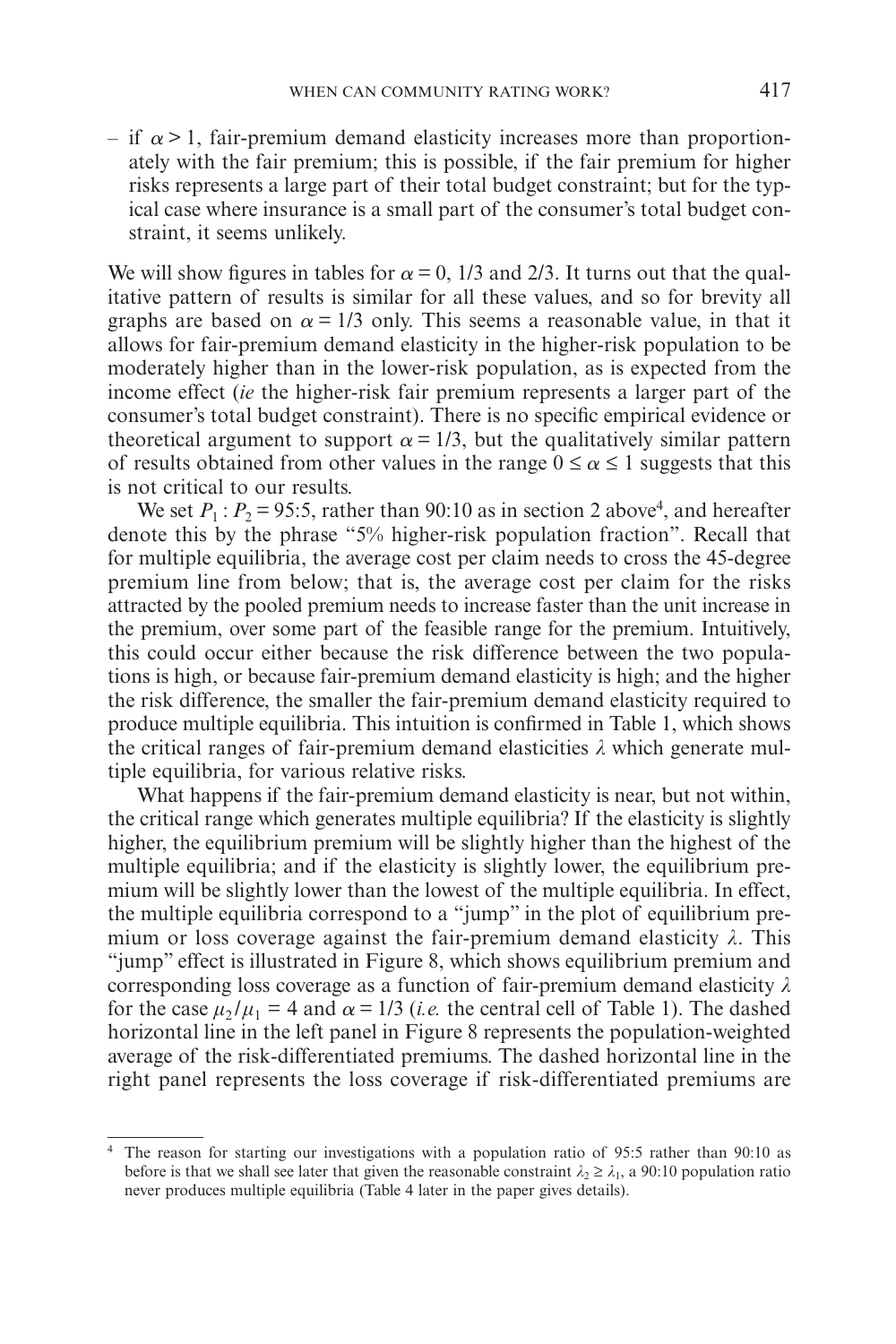#### 418 R.G. THOMAS

#### TABLE 1

| <b>Relative risk</b><br>$\mu$ <sub>2</sub> $\mu$ <sub>1</sub> | Ranges for fair-premium demand elasticity $\lambda$<br>which generate multiple equilibria<br>(eg "2.76 – 3.26" denotes $2.76 < \lambda < 3.26$ ) |                  |                  |
|---------------------------------------------------------------|--------------------------------------------------------------------------------------------------------------------------------------------------|------------------|------------------|
|                                                               | $\alpha = 0$                                                                                                                                     | $\alpha = 1/3$   | $\alpha = 2/3$   |
| 2                                                             | $2.76 - 3.26$                                                                                                                                    | $2.74 - 3.15$    | $2.72 - 3.05$    |
| 3                                                             | $1.70 - 1.87$                                                                                                                                    | $1.68 - 1.78$    | $1.65 - 1.70$    |
| $\overline{4}$                                                | $1.33 - 1.40$                                                                                                                                    | $1.30 - 1.32$    | $\approx 1.27$ † |
| 5                                                             | $1.13 - 1.16$                                                                                                                                    | $\approx 1.15$ † | $\approx 1.06$ † |
| 6                                                             | $1.002 - 1.012$                                                                                                                                  | $\approx 1.0$ †  | $\approx 0.95$ † |

FAIR-PREMIUM DEMAND ELASTICITIES  $\lambda$  which generate multiple equilibria, for various RELATIVE RISKS (5% HIGHER-RISK POPULATION FRACTION)

 $\dagger$  There are no true multiple equilibria for these combinations of  $\alpha$  and relative risks. The values shown are those corresponding to "near multiple equilibria".

charged; this is normalized to a value of 1. The gaps left in the premium and loss coverage curves for  $1.33 < \lambda < 1.40$  correspond to the region where any value of  $\lambda$  generates three equilibria, which are located between the upper and lower limits indicated by the ends of the curves on either side of the gaps. The three crosses show the multiple solutions generated for the specimen value  $\lambda = 1.35$ ; an analogous triad of solutions arises for any  $\lambda$  in the range 1.33 <  $\lambda$  < 1.40.

The characteristic sigmoid pattern of the graphs shown in Figure 8, with a jump in the premium and loss coverage around the region of multiple solutions, provides a basis for distinguishing between an archetypal adverse selection spiral, with a large increase in premium and reduction in loss coverage compared to the result under risk-differentiated premiums, and other scenarios where the insurance system stabilizes after only a modest rise in premiums. If fair-premium demand elasticity is at or above the threshold range which generates multiple solutions, we have an archetypal adverse selection spiral. But if fair-premium demand elasticity is below the threshold range, the equilibrium premium is only slightly above the population-weighted average of the risk-differentiated premiums.

From a public policy viewpoint, any equilibrium for  $\lambda > 1.33$  in Figure 8 might be regarded as a bad outcome from restricted risk classification, because loss coverage is drastically reduced as compared with the result if risk-differentiated premiums are charged. For lower values of  $\lambda$ , say  $\lambda$  < 1, the reduction in loss coverage is much smaller; a public policymaker might in some cases regard this as a "price worth paying" to satisfy other policy objectives such as social solidarity. For  $\lambda$  < 0.71, loss coverage actually increases slightly under restricted risk classification as compared with risk-differentiated premiums. In such cases, the adverse selection resulting from restricted risk classification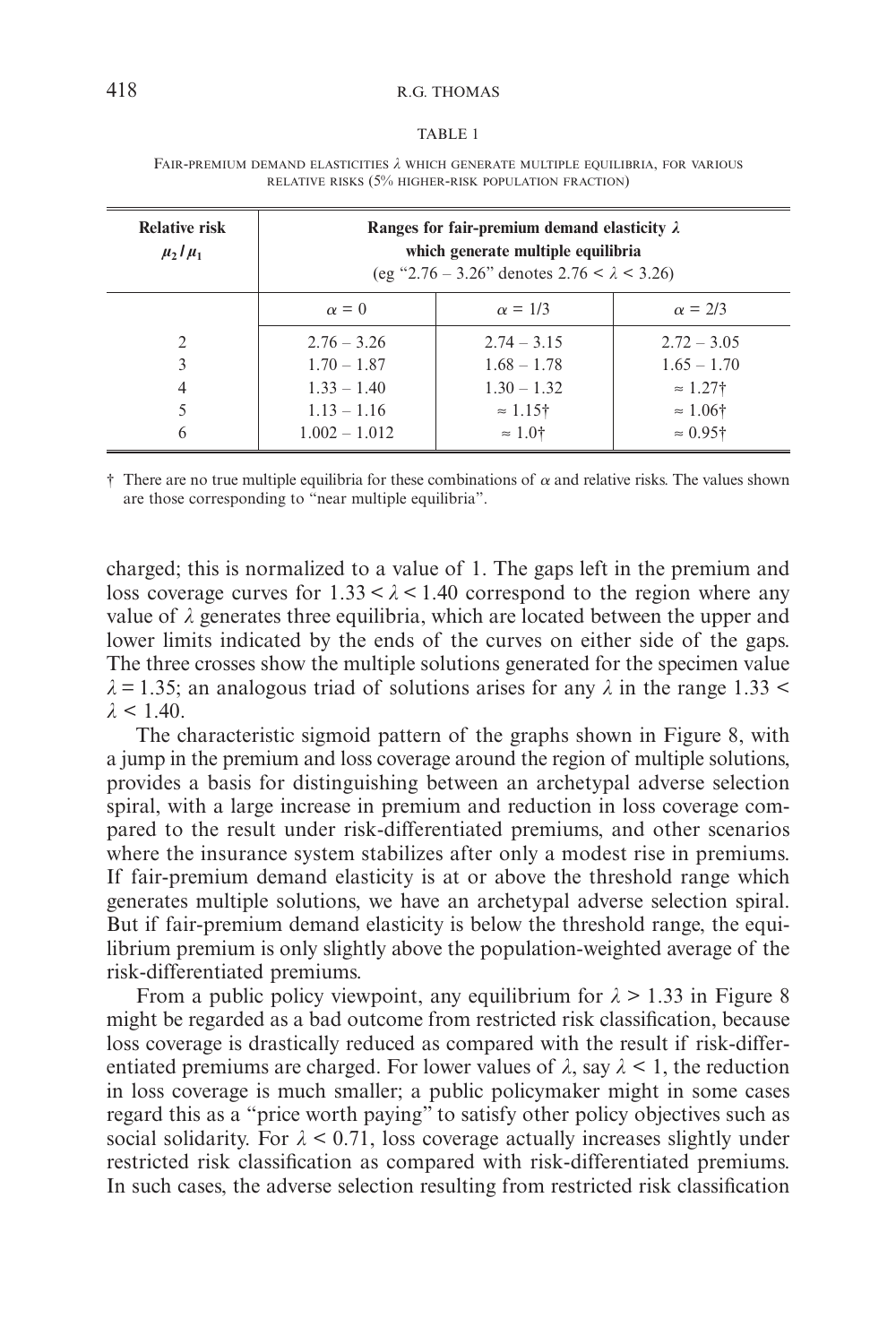

FIGURE 8: Equilibrium premium and loss coverage as a function of  $\lambda$  for 5% higher-risk population fraction; crosses show specimen multiple solutions for  $\lambda = 1.35$ .

is arguably not "adverse" at all; a public policymaker might regard the increased loss coverage as a good outcome.<sup>5</sup>

What if the higher-risk fraction of the population differs from the 5% assumed in Table 1? If the higher-risk fraction is smaller, for example a higherrisk fraction of  $2\frac{1}{2}\%$  of the total population, the demand elasticity parameters which generate multiple equilibria increase, as shown in Table 2. In one sense, this makes multiple equilibria less plausible: some of the required demand

TABLE 2

FAIR-PREMIUM DEMAND ELASTICITIES  $\lambda$  which generate multiple equilibria, for various RELATIVE RISKS  $(2\frac{1}{2}\%$  HIGHER-RISK POPULATION FRACTION)

| <b>Relative risk</b><br>$\mu_2/\mu_1$ | Ranges for fair-premium demand elasticity $\lambda$<br>which generate multiple equilibria<br>$(eg "2.98 - 4.94" denotes 2.98 < \lambda < 4.94)$ |                |                |
|---------------------------------------|-------------------------------------------------------------------------------------------------------------------------------------------------|----------------|----------------|
|                                       | $\alpha = 0$                                                                                                                                    | $\alpha = 1/3$ | $\alpha = 2/3$ |
| $\overline{c}$                        | $2.98 - 4.94$                                                                                                                                   | $2.95 - 4.83$  | $2.93 - 4.76$  |
| 3                                     | $1.83 - 2.71$                                                                                                                                   | $1.82 - 2.60$  | $1.81 - 2.54$  |
| 4                                     | $1.44 - 1.96$                                                                                                                                   | $1.42 - 1.85$  | $1.40 - 1.79$  |
| 5                                     | $1.23 - 1.58$                                                                                                                                   | $1.21 - 1.47$  | $1.19 - 1.42$  |
| 6                                     | $1.09 - 1.35$                                                                                                                                   | $1.08 - 1.25$  | $1.05 - 1.20$  |

<sup>&</sup>lt;sup>5</sup> The increase in loss coverage for  $\lambda$  < 0.71 is very small in Figure 8, but larger increases can be generated if the higher-risk population is a larger fraction of the total population, or if the difference in fair-premium demand elasticities between the two populations is larger; for example, see Figure 10 in this paper.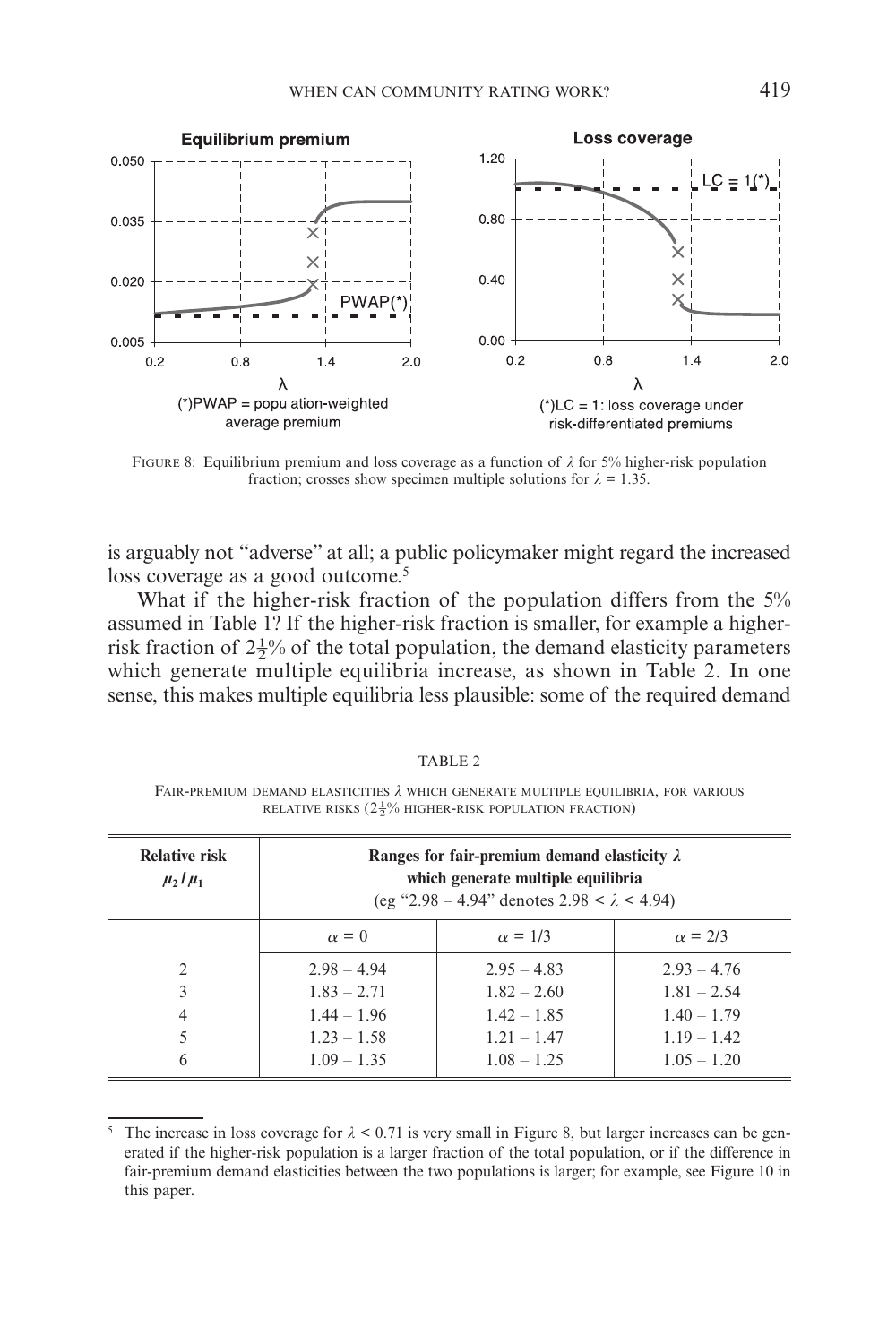elasticity parameters are now very high. But in a different sense, the smaller higher-risk fraction makes it easier to generate multiple equilibria: as shown in Table 2, multiple equilibria are generated by  $\lambda$  in wider ranges than in Table 1.

Figure 9 shows equilibrium premium and corresponding loss coverage as a function of fair-premium demand elasticity for the case  $\mu_2/\mu_1 = 4$  and  $\alpha = 1/3$ (*ie* the central cell of Table 2). The heavy dashed horizontal lines represent the population-weighted average of the risk-differentiated premiums (in the left panel), and the loss coverage if risk-differentiated premiums are charged (in the right panel). The gaps left in the plots for  $1.42 < \lambda < 1.85$  correspond to the region where any value of  $\lambda$  generates three equilibria, which are located between the between the upper and lower limits indicated by the ends of the curves on either side of the gap. The three crosses show the multiple solutions generated by  $\lambda = 1.70$ ; an analogous triad of solutions arises for any  $\lambda$  in the range  $1.42 < \lambda < 1.85$ . It can be seen that for any  $\lambda \le 1.42$ , the equilibrium pooled premium is only very slightly higher than the population-weighted average of the risk-differentiated premiums (the horizontal dashed line at  $\pi$  = 0.01075). Loss coverage is generally slightly lower than under risk-differentiated premiums, unless  $\lambda$  < 0.73, where it becomes very slightly higher. For any  $\lambda \ge 1.85$ , the equilibrium pooled premium is far above the population-weighted average premium, and loss coverage is drastically reduced.

What happens if the higher-risk fraction of the population is more than 5%? If the higher-risk fraction is say 10%, then to generate multiple equilibria,  $\lambda_2$ substantially less than  $\lambda_1$  is required, as shown in Table 3. However  $\lambda_2$  substantially less than  $\lambda_1$  is often rather implausible. The higher price of insurance for higher risks, relative to the price of other goods and services, lead us to expect that  $\lambda_2$  would generally be higher than  $\lambda_1$ . Given the reasonable constraint  $\lambda_2 \ge \lambda_1$ , we can specify a critical fraction for the higher-risk population



FIGURE 9: Equilibrium premium and loss coverage as a function of  $\lambda$  for  $2\frac{1}{2}\%$  higher-risk population fraction; crosses show specimen multiple solutions for  $\lambda = 1.70$ .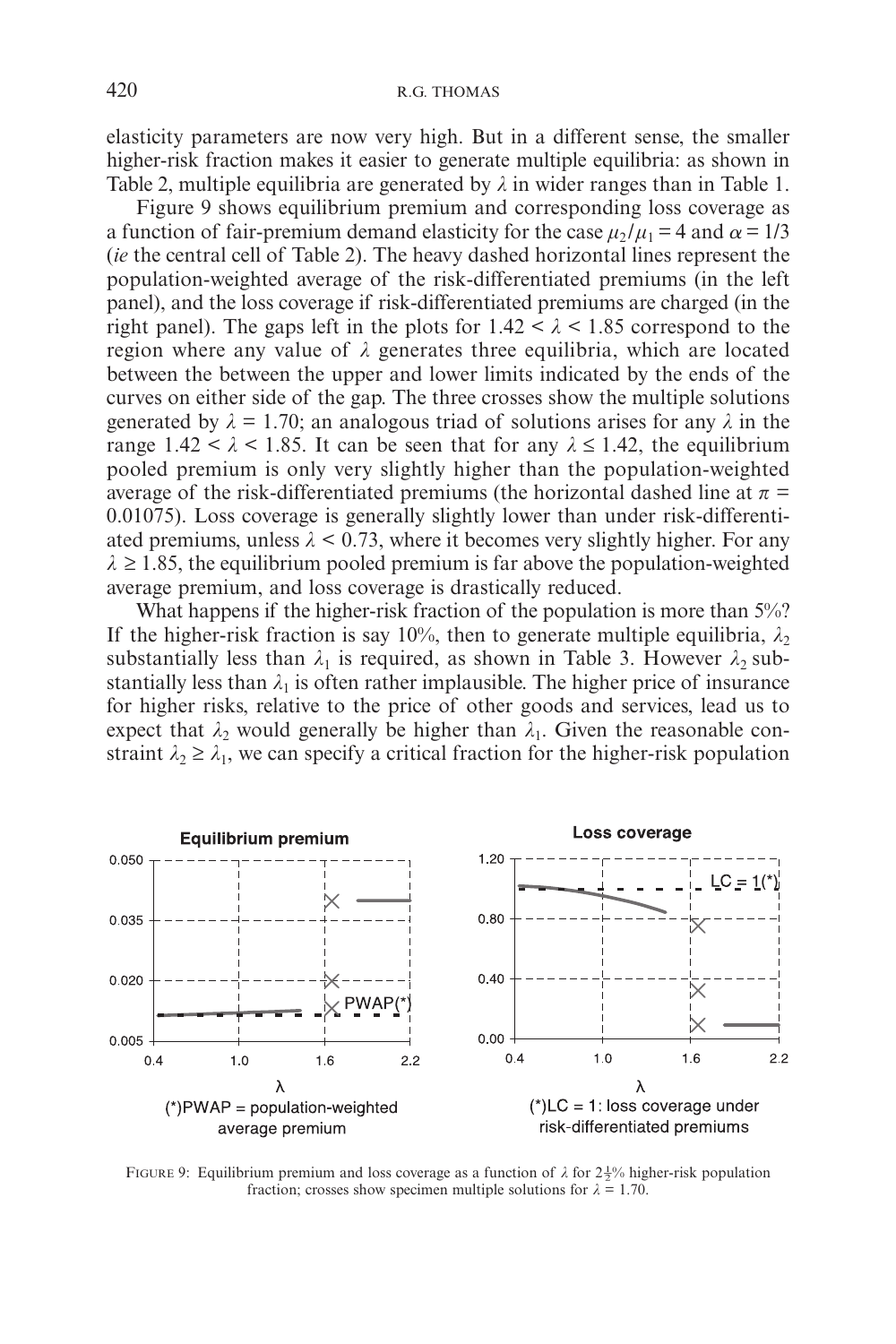which ensures that no multiple equilibria arise. This critical fraction is shown for various population relative risks in Table 4.

When the higher-risk population fraction only modestly exceeds the fraction required to ensure no multiple equilibria, there is still a region of "near multiple equilibria", where the equilibrium premium and the corresponding loss coverage change rapidly with changes in  $\lambda$ . This effect is illustrated in the upper panels of Figure 10, which show the plots for a 10% higher-risk population fraction, with  $\mu_2/\mu_1 = 4$  and  $\alpha = 1/3$ . The region of "near multiple equilibria" is centred around  $\lambda \approx 1.23$ ; it can be seen that the equilibrium premium and loss coverage plots against  $\lambda$  display sigmoid and reverse sigmoid patterns respectively, with their highest rates of change centred around  $\lambda \approx 1.23$ . As the higher-risk population fraction is increased further, the sigmoid and reverse sigmoid patterns gradually flatten out. This effect is illustrated in the lower panels in Figure 10, which show the plots for a 20% higher-risk population fraction, still with  $\mu_2/\mu_1$  $=$  4 and  $\alpha$  = 1/3. The less skewed population (80:20 instead of 90:10) leads to a less steep "jump" between the low-premium and high-premium regions.

#### TABLE 3

APPROXIMATE FAIR-PREMIUM DEMAND ELASTICITIES  $\lambda_1$  AND  $\lambda_2$  REQUIRED TO PRODUCE MULTIPLE EQUILIBRIA, FOR VARIOUS RELATIVE RISKS (10% HIGHER-RISK POPULATION FRACTION)

| <b>Relative risk</b><br>$\mu$ <sub>2</sub> $\mu$ <sub>1</sub> | Approximate fair-premium demand elasticity $\lambda_i$<br>required to produce multiple equilibria |        |
|---------------------------------------------------------------|---------------------------------------------------------------------------------------------------|--------|
|                                                               | $\lambda_1$                                                                                       | λ,     |
| 2                                                             | $\approx$ 2.60                                                                                    | 1.44   |
| 3                                                             | $\approx 1.60$                                                                                    | < 0.52 |
| 4                                                             | $\approx$ 1.23                                                                                    | < 0.28 |
| 5                                                             | $\approx 1.05$                                                                                    | < 0.11 |
| > 6                                                           | Cannot generate multiple equilibria                                                               |        |

#### TABLE 4

THRESHOLD HIGHER RISK POPULATION (AS FRACTION OF TOTAL POPULATION) REQUIRED TO ENSURE NO MULTIPLE EQUILIBRIA, GIVEN  $\lambda_2 \geq \lambda_1$ 

| <b>Relative risk</b><br>$\mu$ <sub>2</sub> $\mu$ <sub>1</sub> | Threshold higher risk population $P_2$<br>(as fraction of total population) required to<br>ensure no multiple equilibria, given $\lambda_2 \geq \lambda_1$ |  |
|---------------------------------------------------------------|------------------------------------------------------------------------------------------------------------------------------------------------------------|--|
| 2                                                             | $> 9.0\%$                                                                                                                                                  |  |
| 3                                                             | $> 7.3\%$                                                                                                                                                  |  |
| 4                                                             | $> 6.2\%$                                                                                                                                                  |  |
| 5                                                             | $> 5.6\%$                                                                                                                                                  |  |
| 6                                                             | $> 5.1\%$                                                                                                                                                  |  |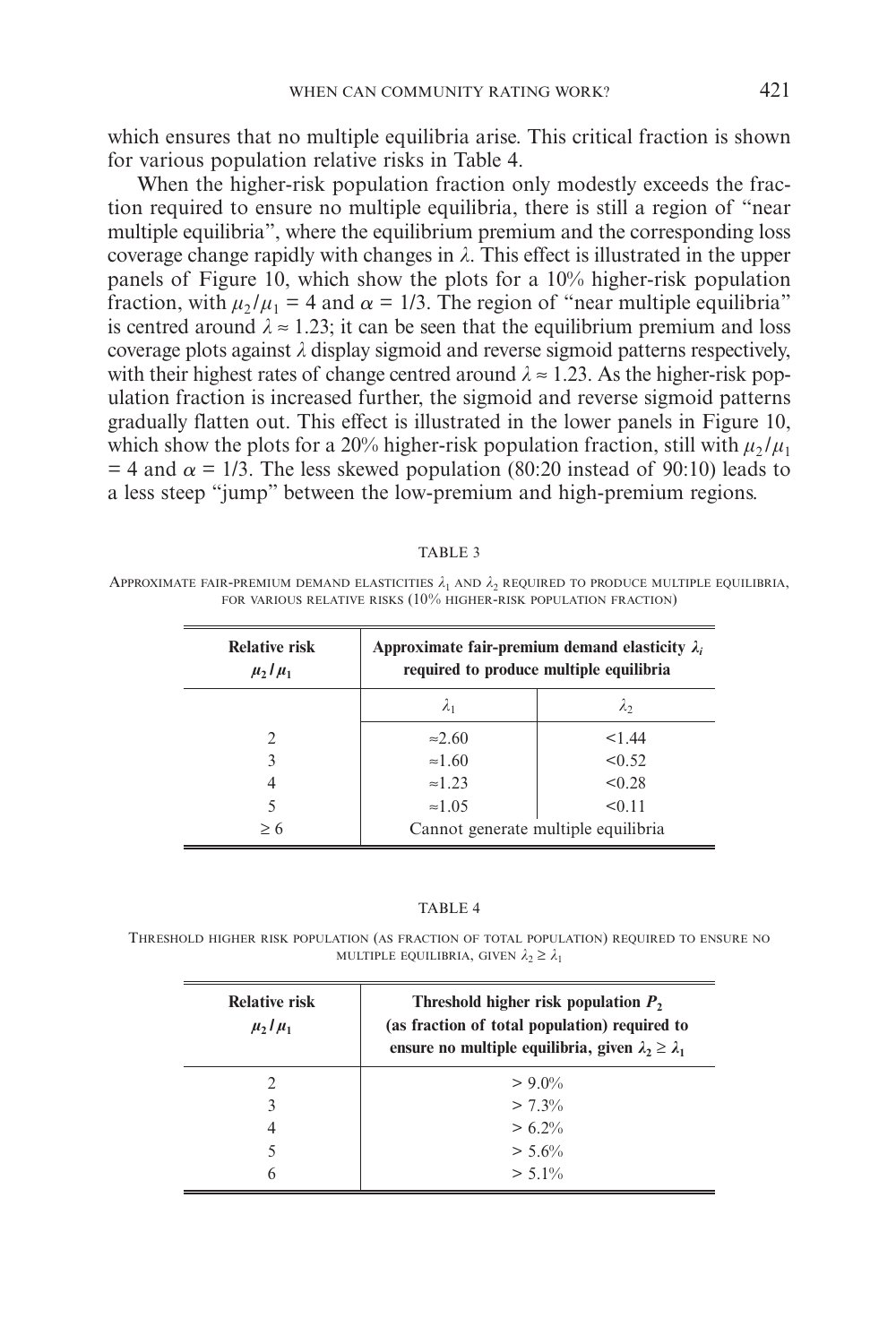

#### Higher-risk population fraction 10%:

FIGURE 10: Equilibrium premium and loss coverage as a function of fair-premium demand elasticity,  $\mu_2/\mu_1 = 4.$ 

To summarize the numerical results in Tables 1 to 4 and Figure 10, we make the following observations.

– Variations in the parameter  $\alpha$  have only a small effect on the demand elasticity parameter required to generate multiple equilibria. This can be understood as follows. The parameter  $\alpha$  indexes the demand elasticity "premium" or "margin" for the higher-risk population over that of the lower-risk population. The much larger size of the lower-risk population means that at most equilibria, most of the income and claims relate to the lower-risk population. Hence the results are driven mainly by the "base" demand elasticity parameter, with only a small effect from the demand elasticity "premium" or "margin" for the higher-risk population.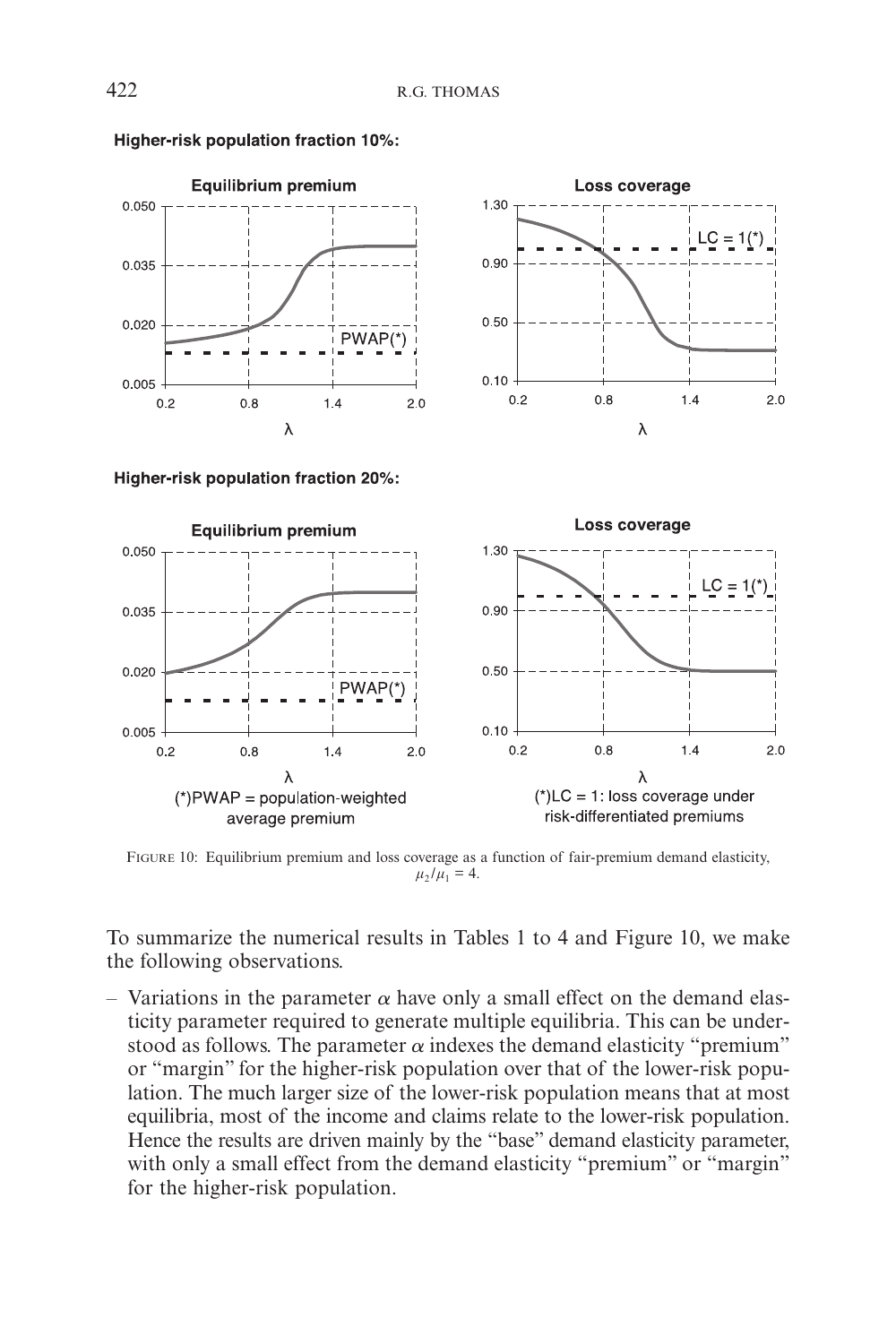- $-$  As relative risk  $(\mu_2/\mu_1)$  increases, the demand elasticity parameter required to generate multiple equilibria decreases. This can be understood as follows. Recall that multiple equilibria require the average cost per claim for risks attracted by the pooled premium to be increasing faster over some range than the unit increase in the premium. This can happen either because the demand response to the premium increase is high, *or* because the difference in the risks is high.
- $-$  As relative risk  $(\mu_2/\mu_1)$  increases, the range of demand elasticity parameters which generate multiple equilibria becomes narrower. This can be understood by reference to Figure 6, as follows. As the demand elasticity parameter increases through the critical range, the scenario of three intersections between average claim costs and premium shown in Figure 6 moves towards a single intersection at a premium above the highest of the three intersections. For the multiple equilibria to disappear, the average cost per claim curve in Figure 6 must move upwards sufficiently so as to eliminate its intersections with the 45-degree premium line at lower premiums. If the relative risk  $(\mu_2/\mu_1)$  is low, the average cost per claim changes only slowly as the elasticity parameter (and hence insurance demand) changes; and hence the multiple intersections in Figure 6 persist for a wider range of demand elasticity parameters.
- As the higher-risk fraction of the population increases, the demand elasticity parameter required to generate multiple equilibria decreases. However, if the higher-risk fraction of the population exceeds a threshold, multiple equilibria cannot arise, given the reasonable constraint  $\lambda_2 \geq \lambda_1$ . This can be understood as follows. With a larger higher-risk fraction, the higher-risk population makes a material contribution to the average cost per claim over the full range ( $\mu_1, \mu_2$ ] of feasible premium levels. As  $\pi$  is increased, lower risks have a higher propensity to leave the market than higher risks; but the material weighting of the higher risks, at all premium levels, means that the higher rate of exit of lower risks never raises the rate of change of the average cost per claim above 1, with the average cost per claim also simultaneously equal to the premium. In effect, the material weighting of higher risks in the average cost per claim over the full range  $(\mu_1, \mu_2]$  of feasible premium levels acts as a "drag" on the rate of change of the average cost per claim. This "drag" on the rate of change of the average cost per claim from the weighting of higher risks also increases with the relative risk  $(\mu_2/\mu_1)$ . The latter point explains the last line in Table 3: for high relative risk,  $\mu_2/\mu_1 \ge 6$ , even very low  $\lambda_2$ , much less than  $\lambda_1$ , cannot generate multiple equilibria<sup>6</sup>.

<sup>6</sup> For further insight into this "drag" from a larger higher-risk population fraction, consider a case where the skew is reversed, so that the higher-risk population forms the larger part of the total population, say  $P_2 = 90\%$ . In this case, it is obvious that over the full range ( $\mu_1, \mu_2$ ) of feasible premium levels, the lower risks will always contribute very little to the average cost per claim. The average cost per claim will always be close to the risk level for the higher-risk population, and will change only slightly as  $\pi$  changes.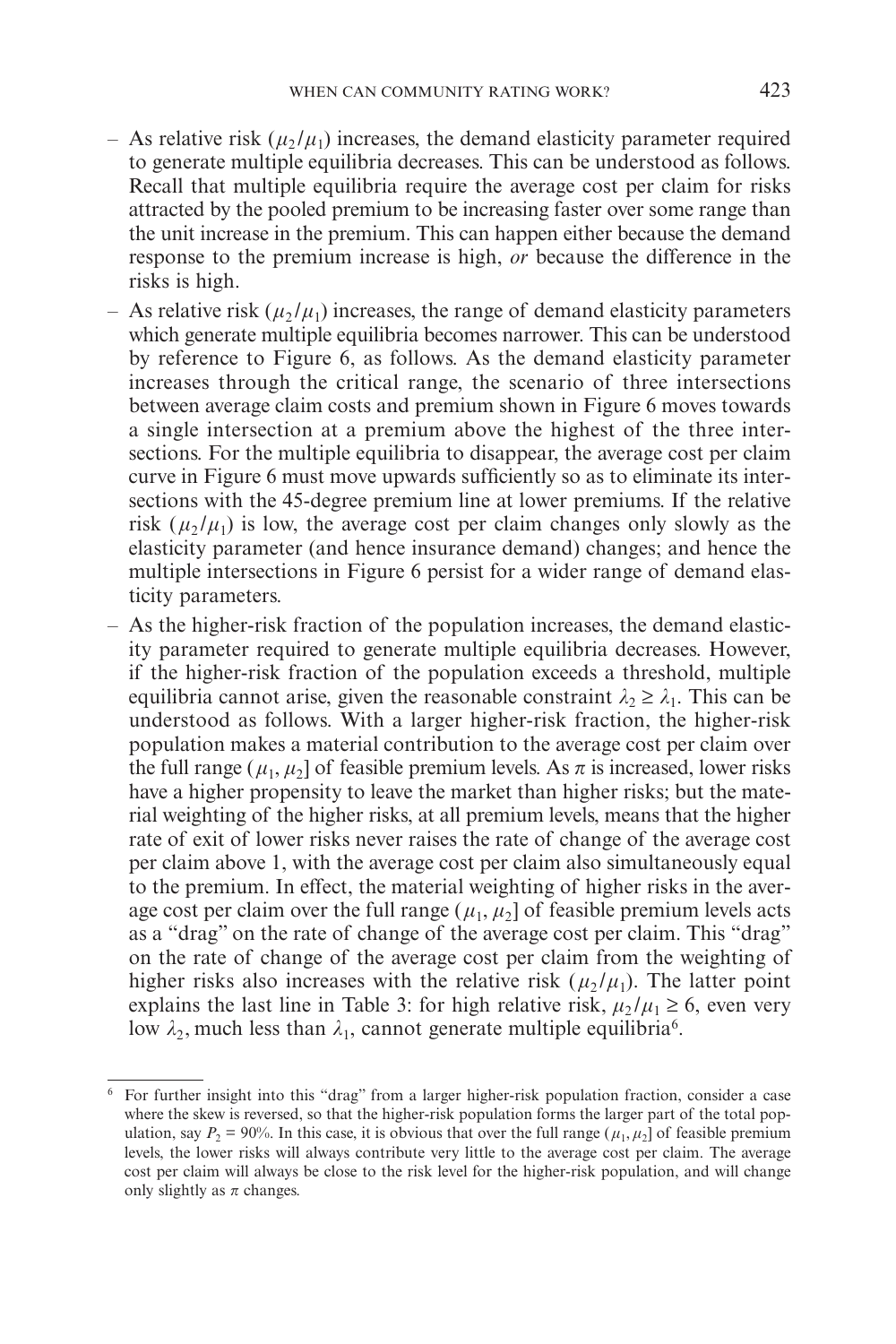#### **Conditions which preclude multiple equilibria irrespective of relative populations and risks**

It is also possible to specify broad regions of the parameter space for  $(\lambda_1, \lambda_2)$ where multiple equilibria can never arise, irrespective of the higher-risk population fraction and the relative risk. First note that the total claims curve in Figures 2, 3, 4 and 7 must always slope downwards over the full feasible range  $(\mu_1, \mu_2]$ . Multiple equilibria arise if the total income curve intersects the total claims curve more than once in the range  $(\mu_1, \mu_2]$ . This cannot happen if the total income curve slopes upwards over the full range  $(\mu_1, \mu_2]$ . The total income curve is the sum of the income from populations 1 and 2. So if the total income curve for each population slopes upwards over the full range – that is, there is no maximum in the premium income curve below  $\mu_2$  – then multiple equilibria cannot occur.

The condition for a maximum in total premium income from population *i*, say  $\Phi_i$ , is

$$
\frac{\partial (\pi. d_i(\pi))}{\partial \pi} = 0 \Rightarrow \lambda_i (\pi / \mu_i)^{\lambda_i} = 1 \tag{12}
$$

For population 1, note that  $\pi/\mu_1 \leq \mu_2/\mu_1$  and hence

$$
\lambda_1(\mu_2/\mu_1)^{\lambda_1} \le 1 \tag{13}
$$

is a sufficient condition for the *absence* of a maximum in the premium income curve  $\Phi_1$  below  $\mu_2$ . But  $\mu_2/\mu_1 > 1$ , and hence the condition (13) for absence of a maximum in  $\Phi_1$  below  $\mu_2$  requires  $\lambda_1 \leq 1$ . For any given relative risk  $(\mu_2/\mu_1)$ , the *maximum* value of  $\lambda_1$  which admits a maximum in  $\Phi_1$  below  $\mu_2$  can then be found as the unique solution for  $\lambda_1$  of

$$
\left(\frac{\mu_1}{\mu_2}\right) = \lambda_1^{1/\lambda_1} \tag{14}
$$

Moving on to population 2, and applying equation (12) above, note that  $\pi/\mu_2 \leq 1$ . Hence  $\lambda_2 < 1$  is a sufficient condition for the absence of a maximum in  $\Phi_2$  below  $\mu_2$ .

The above conditions lead to Table 5, which shows for a range of relative risks ( $\mu_2/\mu_1$ ) the regions of the ( $\lambda_1$ ,  $\lambda_2$ ) parameter space in which multiple equilibria can never occur, irrespective of the relative sizes and fair-premium takeups of the two populations.

The conditions in Table 5 are sufficient to ensure that multiple equilibria cannot occur, irrespective of the higher-risk population fraction; but they are not necessary conditions. They can be thought of as conditions to give a graph of total premiums and total claims of the type characterized by Figure 2: the total income curve slopes upwards over the entire range  $(\mu_1, \mu_2]$ . But even if the total income curve slopes downwards towards the upper end of the range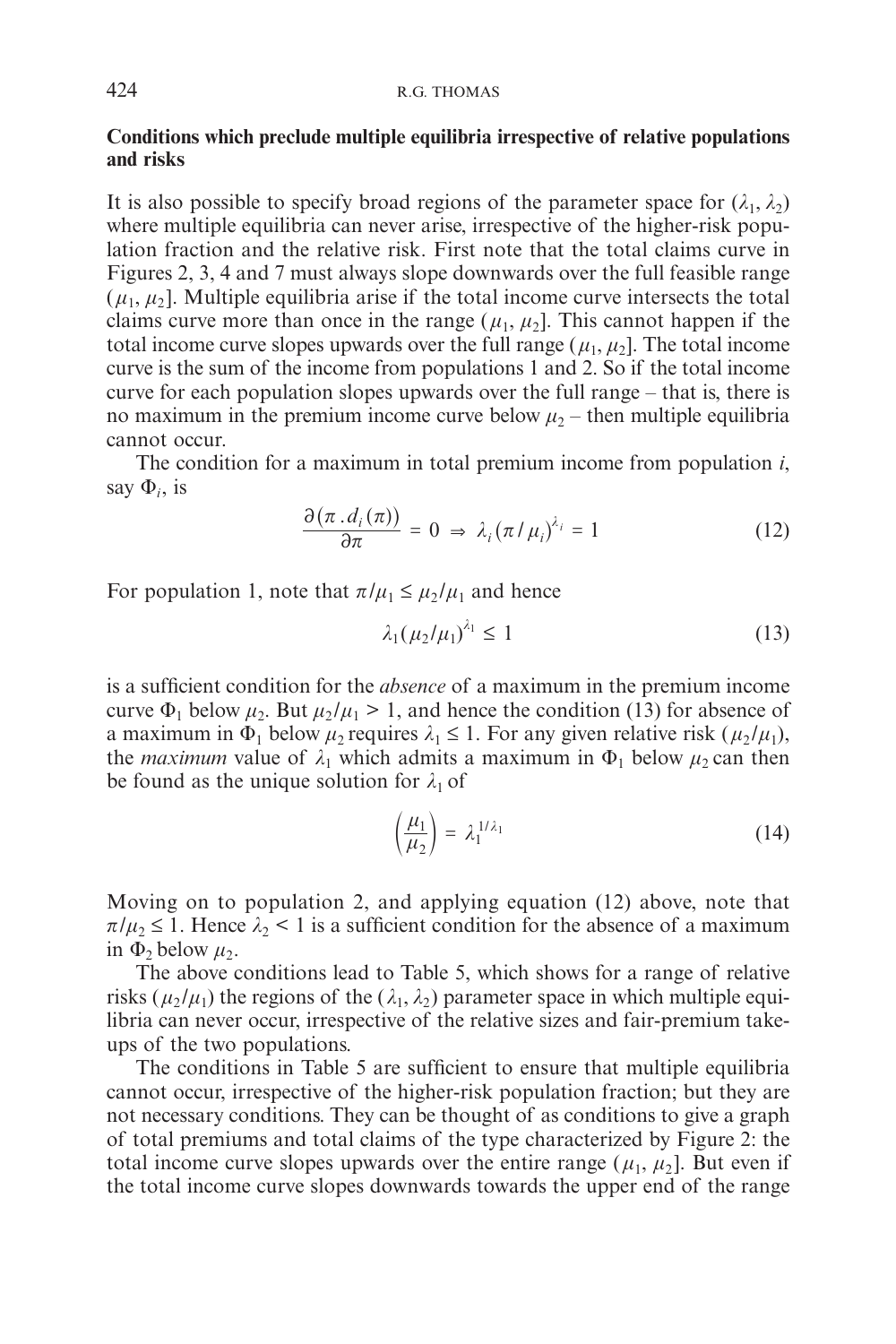| i | v |
|---|---|
|---|---|

| <b>Relative risk</b><br>$\mu$ <sub>2</sub> $\mu$ <sub>1</sub> | Absence of multiple equilibria is assured<br>for the following parameter pairs: |       |
|---------------------------------------------------------------|---------------------------------------------------------------------------------|-------|
|                                                               | $\lambda_1$                                                                     | んっ    |
| $\mathcal{D}_{\mathcal{D}}$                                   | < 0.641                                                                         | <1    |
|                                                               | < 0.548                                                                         | <1    |
| 4                                                             | < 0.500                                                                         | <1    |
|                                                               | < 0.469                                                                         | <1    |
| 6                                                             | < 0.448                                                                         | $<$ 1 |

REGIONS OF PARAMETER SPACE FOR  $(\lambda_1, \lambda_2)$  where multiple equilibria cannot occur, IRRESPECTIVE OF POPULATION FRACTIONS  $(P_1, P_2)$ 

 $(\mu_1, \mu_2]$ , it may intersect the total claims curve only once: that is, a graph of the type characterized by Figure 3 or Figure 4. Therefore the  $\lambda_i$  can be higher than the values in Table 5 and still be "safe" in the sense of not produce multiple equilibria. Multiple equilibria arise only when the graph is of the type characterized by Figure 7.

#### **Comparison with empirical demand elasticities**

The fair-premium demand elasticity parameters in Tables 1 to 5 can be compared with empirical estimates of demand elasticity for various classes of insurance. We defined demand elasticity using absolute values for convenience in this paper, but the estimates in empirical papers are generally given with the negative sign, and so we quote them in that form. For example, for yearly renewable term insurance in the US, an estimate of –0.4 to –0.5 has been reported (Pauly et al, 2003). A questionnaire survey about life insurance purchasing decisions produced an estimate of –0.66 (Viswanathan et al, 2007). For private health insurance in the US, several studies estimate demand elasticities in the range of 0 to –0.2 (Chernew et al., 1997; Blumberg et al., 2001; Buchmueller and Ohri, 2006). For private health insurance in Australia, Butler (1999) estimates demand elasticities in the range  $-0.36$  to  $-0.50$  (higher than in the US, perhaps because Australia's universal Medicare is a better substitute for private insurance than is available to most people in the US). These magnitudes are significantly lower than the threshold values of fair-premium demand elasticity required to generate multiple equilibria (or above the threshold, low-coverage equilibria) in our model. Demand elasticity for some types of insurance might be higher, particularly where there is a good substitute for the insurance. However, actual demand elasticitity magnitudes significantly lower than the threshold values which lead to multiple equilibria (or above the threshold, low-coverage equilibria) in our model may explain why some insurance markets appear to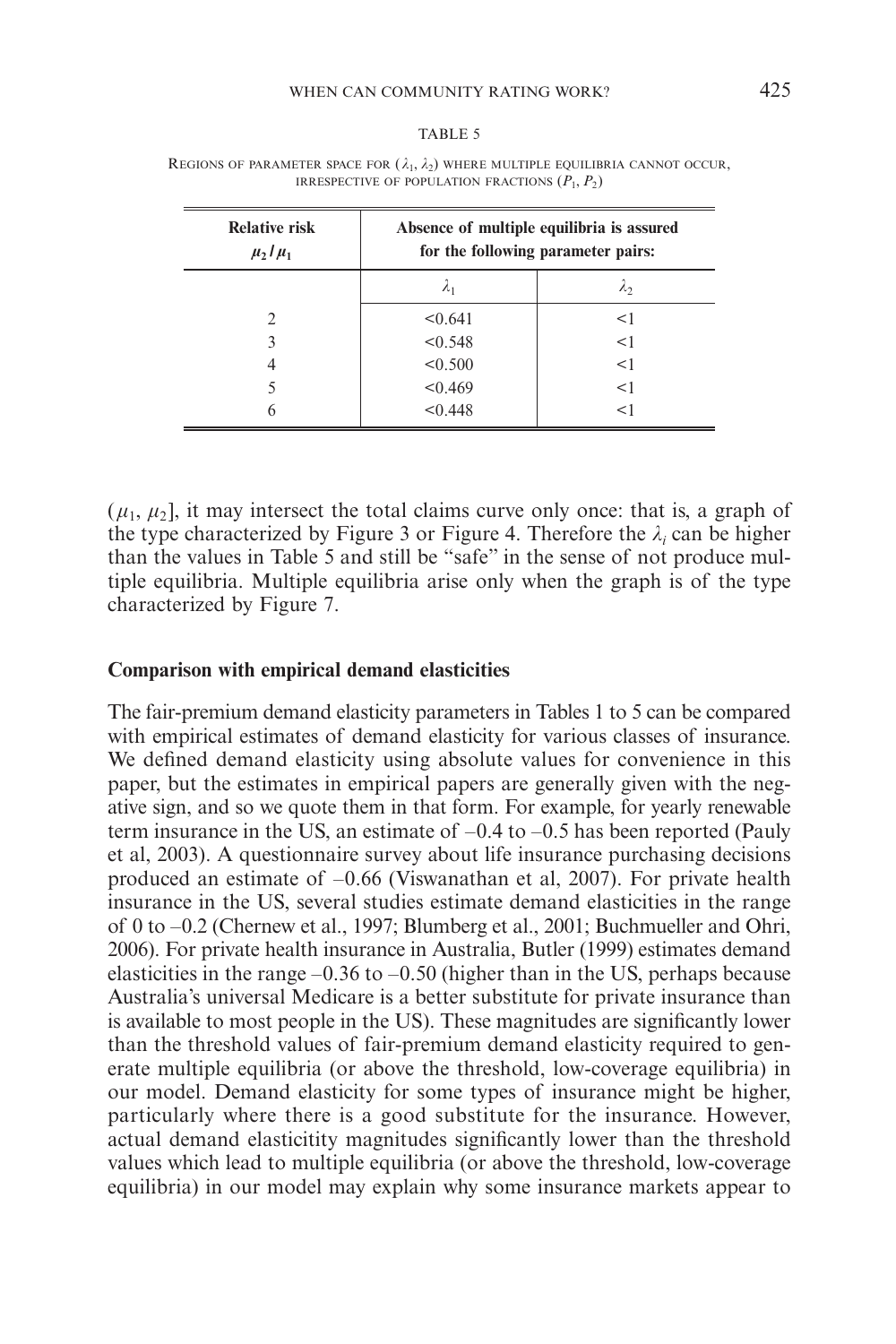operate reasonably well under community rating, without the collapse in coverage which insurance folklore suggests.

The remarks in the preceding paragraph are made in the context that all insurers are required to operate the same risk classification regime, as was assumed when setting up the model in section 2 of the paper. The remarks will probably not apply where different insurers are permitted to compete by offering different risk classification regimes. In this scenario, where different insurers' products are close substitutes offered on different underwriting terms, it seems plausible that the demand elasticity for insurance *from a particular insurer* might be much higher than demand elasticity for insurance *from any insurer.* The "adverse selection spiral" may then be a good description of the fate of one insurer which does not classify risks adequately in a setting where others insurers do<sup>7</sup>. But this does not necessarily mean that it is a good description of the fate of a market where no insurers classify risk.

#### 4. CONCLUSION

This paper has used a simple model with two populations, one higher-risk and one lower-risk, to investigate insurance market outcomes when insurers are not permitted to differentiate premiums by risk level. Market outcomes were characterized by the equilibrium pooled premium when risk classification was restricted, and the corresponding risk-weighted insurance demand or "loss coverage." It was suggested that from a public policy perspective, loss coverage (risk-weighted insurance demand) might be a better metric from a public policy perspective than number of policies sold (un-weighted insurance demand), because loss coverage focuses on the expected losses actually compensated by insurance.

For the model in this paper, the main results are as follows. Insurance market outcome in the absence of risk classification can be related to a parameter for the elasticity of demand for insurance at an actuarially fair premium, that is the "fair-premium demand elasticity." High fair-premium demand elasticity leads to an equilibrium premium close to the risk of the higher-risk population, and a much lower loss coverage than under risk-differentiated premiums. This can be thought of as the conclusion of an archetypal adverse selection spiral. From a public policy perspective, it might be considered a bad outcome from community rating. But for sufficiently low fair-premium demand elasticity, this collapse in coverage does not occur; instead, the market stabilizes with a premium only slightly higher than the population-weighted average of risk-differentiated premiums, and relatively high loss coverage – possibly higher than under more complete risk classification. From a public policy perspective, this might be considered a good outcome from community rating.

<sup>7</sup> Footnote 2 summarises an example, as reported in Cutler & Reber (1998).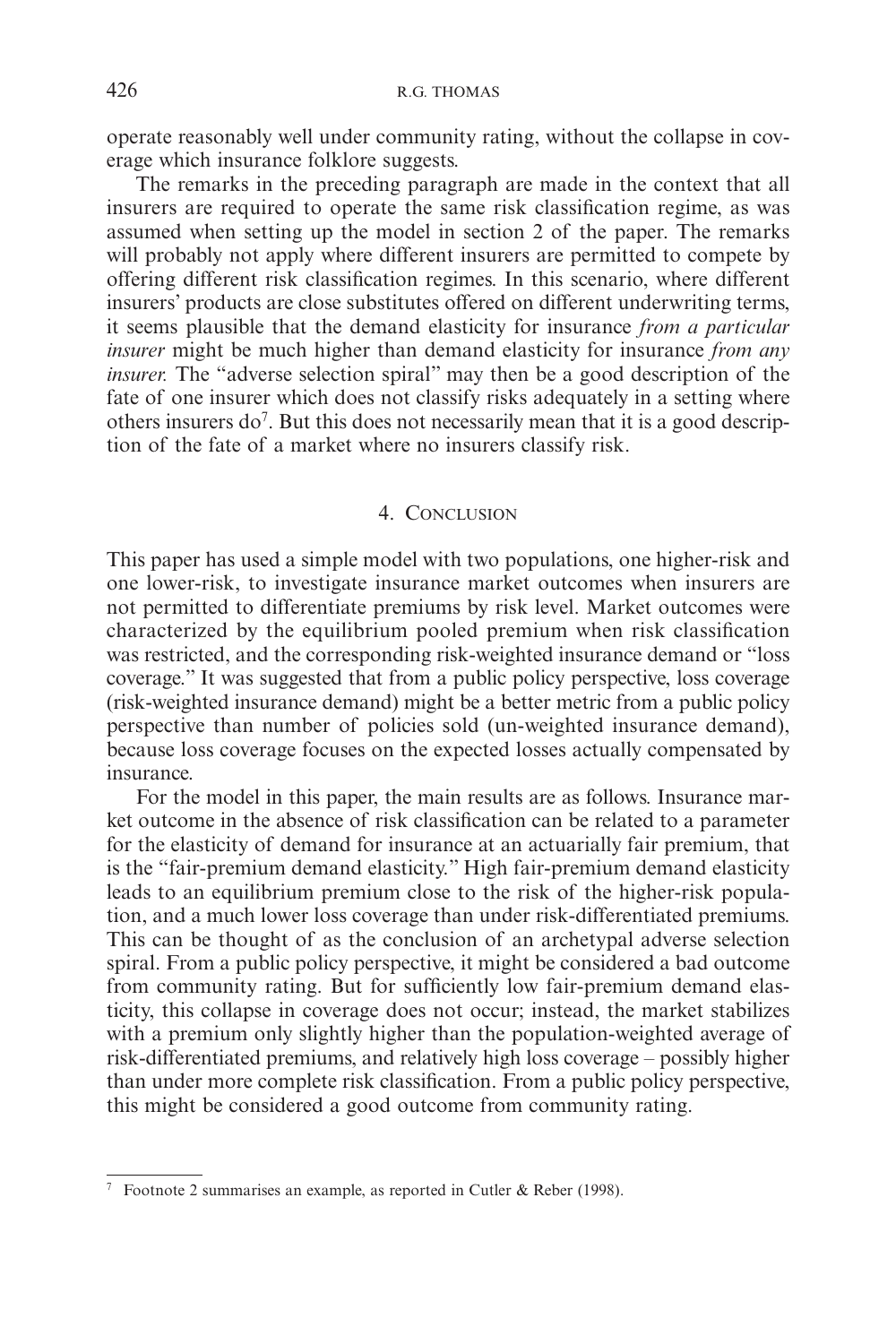The ranges for the demand elasticity parameter characterized above as "high" and "low" are separated by a threshold range for the parameter which leads to an unstable market outcome – either multiple equilibria (that is, more than one pooled premium is capable of equilibrating insurers' revenue and claims), or near-equilibria for an extended range of premium values. Generally, the threshold range for the fair-premium demand elasticity parameter at or above which an unsatisfactory outcome arises in the model in this paper appears higher than the demand elasticity values which have been estimated in empirical studies of a number of insurance markets. The high demand elasticity which is required to generate an unsatisfactory outcome offers a possible explanation of why some insurance markets appear to operate reasonably well under community rating, without the collapse in coverage which insurance folklore suggests. Finally, it is emphasized that these conclusions are based on a specific model, which may require some generalization before the results are widely applied.

#### **REFERENCES**

- BLUMBERG, L., NICHOLS, L. and BANTHIN, J. (2001) 'Worker decisions to purchase health insurance'. *International Journal of Health Care Finance and Economics*, **1**: 305-325.
- BUCHMUELLER, T. and DINARDO, J. (2002) 'Did community rating induce an adverse selection death spiral? Evidence from New York, Pennsylvania and Connecticut'. *American Economic Review*, **92**: 280-294.
- BUCHMUELLER, T.C. and OHRI, S. (2006) 'Health insurance take-up by the near-elderly'. *Health Services Research*, **41**: 2054-2073.
- BUTLER, J.R. (2002) 'Policy change and private health insurance: Did the cheapest policy do the trick?'. *Australian Health Review*, **25(6)**: 33-41.
- CHERNEW, M., FRICK, K. and MCLAUGHLIN, C. (1997) 'The demand for health insurance coverage by low-income workers: Can reduced premiums achieve full coverage?'. *Health Services Research*, **32**: 453-470.
- CUTLER, D. and REBER, S. (1998) 'Paying for health insurance: the trade-off between competition and adverse selection'. *Quarterly Journal of Economics*, **113**: 433-466.
- DE JONG, P. and FERRIS, S. (2006) 'Adverse selection spirals', *ASTIN Bulletin*, **36**: 589-628.
- GALE, A.P. (2007) *One price fits all*. Paper presented to the Institute of Actuaries Australian Biennial Convention, 2007.
- Institute of Actuaries Australia (1994) *Insurance & superannuation risk classification policy*. IAA, Sydney. 16 pages.
- MACDONALD, A.S. (1997) 'How will improved forecasts of individual lifetimes affect underwriting?' *Philosophical Transactions of the Royal Society* B, **352**: 1067-1075, and (with discussion) *British Actuarial Journal*, **3**; 1009-1025 and 1044-1058.
- MACDONALD, A.S. (1999) 'Modeling the impact of genetics on insurance'. *North American Actuarial Journal*, **3(1)**: 83-101.
- MACDONALD, A.S. (2003) 'Moratoria on the Use of Genetic Tests and Family History for Mortgage-Related Life Insurance'. *British Actuarial Journal* **9**: 217-237.
- MACDONALD, A.S. and TAPADAR, P. (2007) 'Multifactorial disorders and adverse selection: epidemiology meets economics'. Forthcoming in *Journal of Risk and Insurance*, 2010.
- PAULY, M.V., WITHERS, K.H., VISWANATHAN, K.S., LEMAIRE, J., HERSHEY, J.C., ARMSTRONG, K. and ASCH, D.A. (2003) 'Price elasticity of demand for term life insurance and adverse selection', *NBER Working Paper*, 9925.
- ROSE, C. (1993) 'Equilibrium and adverse selection'. *RAND Journal of Economics*, **24**: 559- 569.